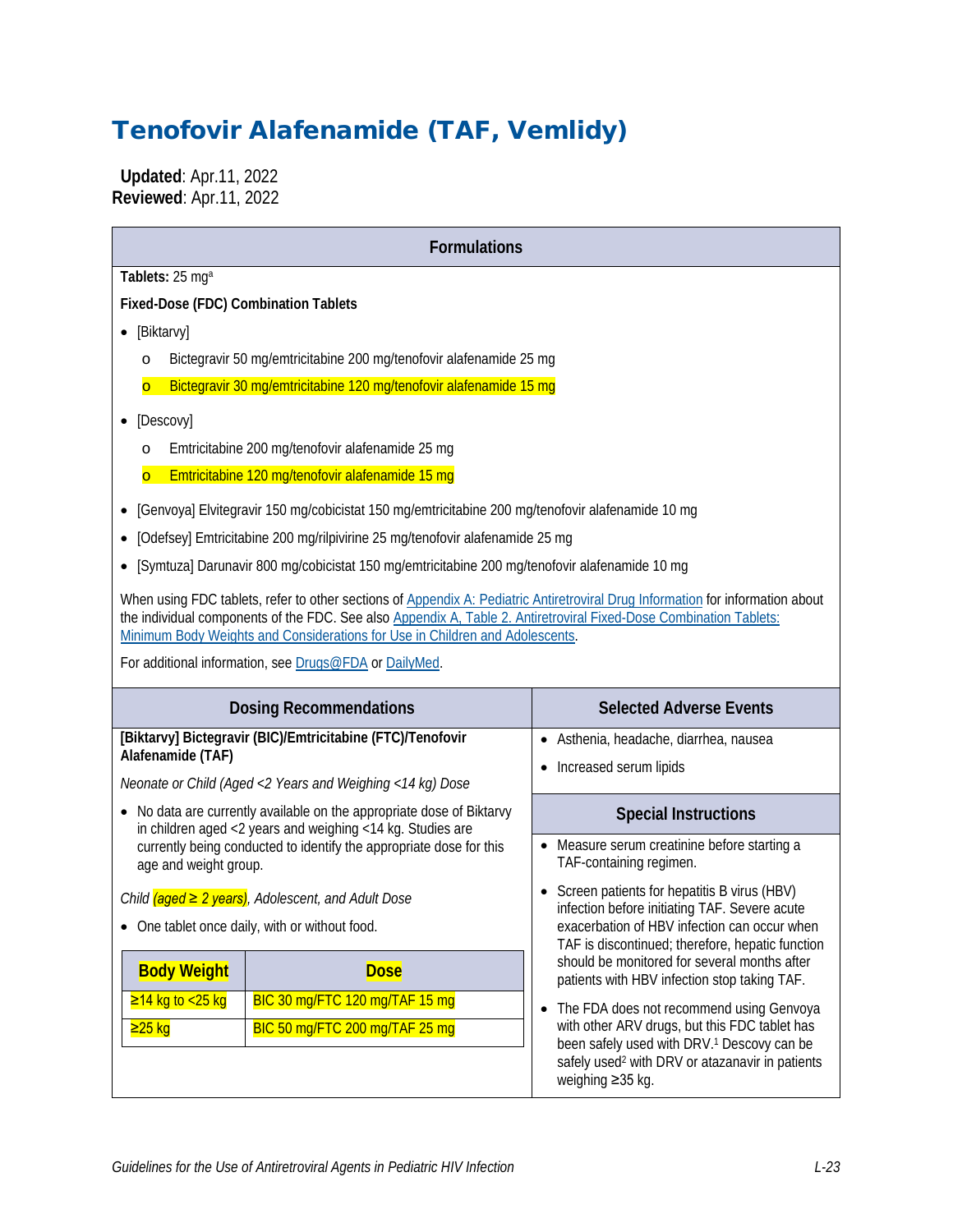• The U.S. Food and Drug Administration (FDA) approved Biktarvy for use only in antiretroviral therapy (ART)-naive patients or to replace the current antiretroviral (ARV) regimen in patients who have been virologically suppressed (HIV RNA <50 copies/mL) on a stable ARV regimen, with no history of treatment failure, and no known mutations associated with resistance to the individual components of Biktarvy. Some members of the Panel on Antiretroviral Therapy and Medical Management of Children Living with HIV recommend the use of Biktarvy in patients with prior treatment failure who have virus with the M184V mutation. See the [Bictegravir](https://clinicalinfo.hiv.gov/en/guidelines/pediatric-arv/bictegravir) section for additional information.

#### **[Descovy] FTC/TAF**

*Child, Adolescent, and Adult Dose*

• One tablet once daily, with or without food.

| <b>Body Weight</b>               | <b>Dose</b>                                                                                                                                                                                                                                                                                                                                                        |
|----------------------------------|--------------------------------------------------------------------------------------------------------------------------------------------------------------------------------------------------------------------------------------------------------------------------------------------------------------------------------------------------------------------|
| <mark>≥14 kg to &lt;25 kg</mark> | $FTC$ 120 mg/TAF 15 mg, in<br>combination with an integrase strand<br>transfer inhibitor (INSTI) or a non-<br>nucleoside reverse transcriptase<br>inhibitor (NNRTI). In this weight<br>band, Descovy should not be used<br>with protease inhibitors (PIs) that<br>require a cytochrome P450 (CYP)<br>3A inhibitor (i.e., ritonavir [RTV] or<br>cobicistat [COBI]). |
| $≥25$ kg to <35 kg               | $FTC$ 200 mg/TAF 25 mg, in<br>combination with an INSTI or an<br><b>NNRTI. In this weight band, Descovy</b><br>should not be used with PIs that<br>require a CYP3A inhibitor (i.e., RTV<br>or COBI).                                                                                                                                                               |
| <mark>≥35 kg</mark>              | $FTC$ 200 mg/TAF 25 mg, in<br>combination with an INSTI, NNRTI,<br>or boosted PI.                                                                                                                                                                                                                                                                                  |

#### **[Genvoya] Elvitegravir (EVG)/COBI/FTC/TAF**

*Child (Aged >2 Years and Weighing 14 kg to <25 kg) Dose*

• Data are currently limited on the appropriate dose of Genvoya in children aged  $\geq$ 2 years to <6 years and weighing 14 kg to <25 kg. Studies are being conducted to identify the safety and efficacy of a low-dose Genvoya tablet. See the [Elvitegravir](https://clinicalinfo.hiv.gov/en/guidelines/pediatric-arv/elvitegravir) section for details.

*Child and Adolescent (Weighing ≥25 kg) and Adult Dose*

• One tablet once daily with food in ART-naive patients. This dose of Genvoya also can be used to replace the current ARV regimen in patients who have been virologically suppressed (HIV RNA <50 copies/mL) on a stable ARV regimen, with no history of

- **Do not use** Genvoya with EVG, COBI, tenofovir disoproxil fumarate, FTC, lamivudine, or PIs that are coformulated with COBI.
- When using Odefsey, patients must be able to take it with a meal of at least 500 calories on a regular schedule (a protein drink alone does not constitute a meal), because it contains RPV.

#### **Metabolism/Elimination**

#### **TAF Dosing in Patients with Hepatic Impairment**

• TAF-containing formulations do not require dose adjustment in patients with mild or moderate hepatic impairment, but they should not be used in patients with severe hepatic impairment because they have not been studied in that group.

#### **TAF Dosing in Patients with Renal Impairment**

- The TAF metabolite tenofovir is renally excreted.
- No dose adjustment of the TAF 25-mg tablet (Vemlidy)a is required in patients with estimated creatinine clearance (CrCl) ≥15 mL/min or in patients with estimated CrCl <15 mL/min (i.e., end-stage renal disease) who are receiving chronic hemodialysis. See the Vemlidy product lab[el3](#page-12-2) for information on the use of the TAF 25-mg tablet in patients with estimated CrCl ≤15 mL/min.
- TAF-containing coformulations **are not recommended** for use in patients with estimated CrCl <30 mL/min.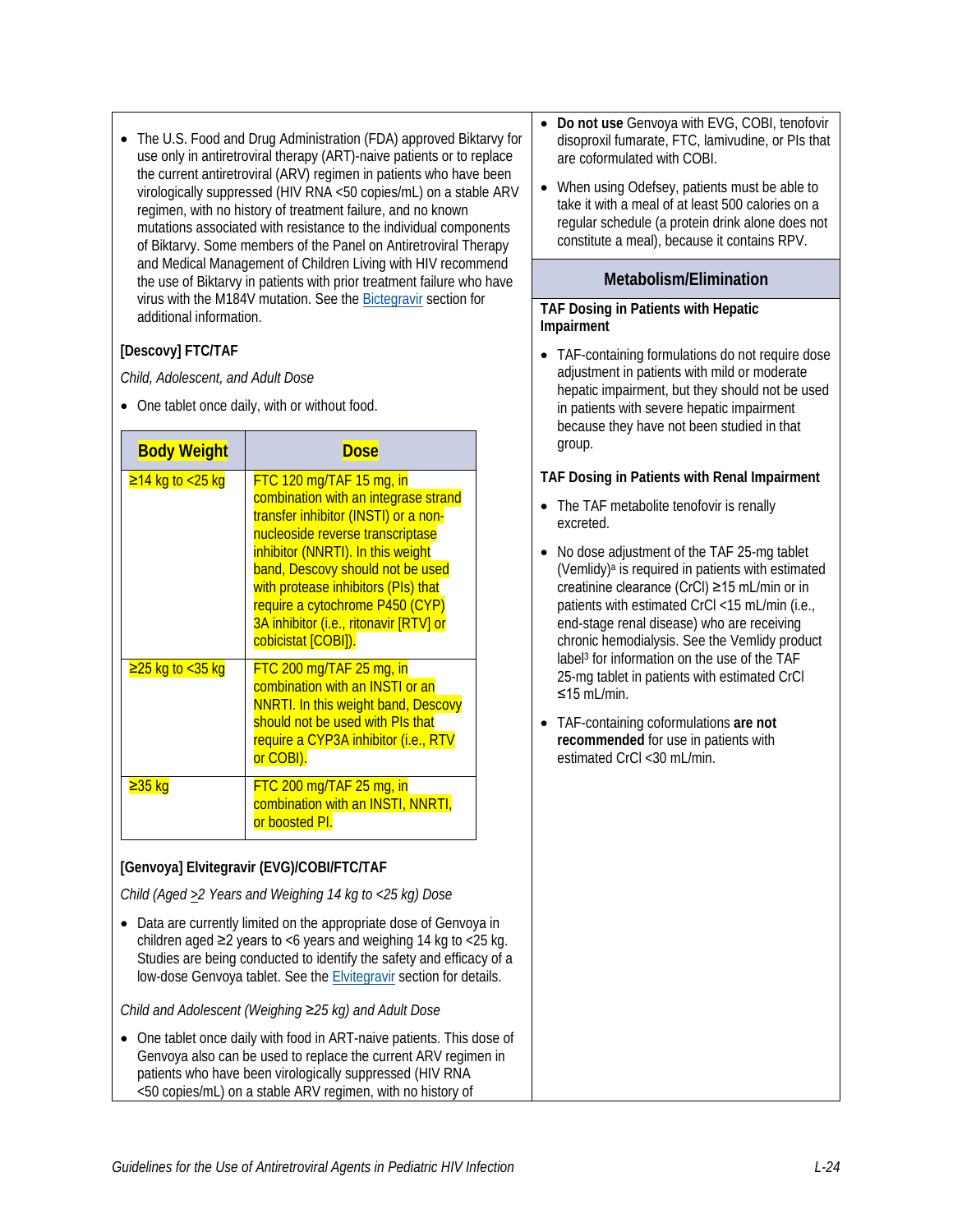| treatment failure, and no known mutations associated with<br>resistance to the individual components of Genvoya.                                                                                                                                                                                                                                                                                                                      |  |
|---------------------------------------------------------------------------------------------------------------------------------------------------------------------------------------------------------------------------------------------------------------------------------------------------------------------------------------------------------------------------------------------------------------------------------------|--|
| [Odefsey] FTC/Rilpivirine (RPV)/TAF                                                                                                                                                                                                                                                                                                                                                                                                   |  |
| Child and Adolescent (Aged ≥12 Years and Weighing ≥35 kg) and<br><b>Adult Dose</b>                                                                                                                                                                                                                                                                                                                                                    |  |
| One tablet once daily with a meal in ART-naive patients with HIV<br>$\bullet$<br>RNA ≤100,000 copies/mL. This dose of Odefsey also can be used<br>to replace the current ARV regimen in patients who have been<br>virologically suppressed (HIV RNA <50 copies/mL) on a stable ARV<br>regimen, with no history of treatment failure, and no known<br>mutations associated with resistance to the individual components<br>of Odefsey. |  |
| [Symtuza] Darunavir (DRV)/COBI/FTC/TAF                                                                                                                                                                                                                                                                                                                                                                                                |  |
| Child and Adolescent (Weighing ≥40 kg) and Adult Dose                                                                                                                                                                                                                                                                                                                                                                                 |  |
| One tablet once daily with food in ART-naive patients. This dose of<br>$\bullet$<br>Symtuza also can be used to replace the current ARV regimen in<br>patients who have been virologically suppressed (HIV RNA<br><50 copies/mL) on a stable ARV regimen, with no history of<br>treatment failure, and no known mutations associated with<br>resistance to the individual components of Symtuza.                                      |  |

a TAF 25-mg tablets (Vemlidy) are approved by the FDA for treatment of HBV. In certain circumstances, TAF 25-mg tablets (Vemlidy) might be used as one component of a combination ARV regimen, with dosing recommendations similar to those for Descovy.

# **Drug Interactions**

Additional information about drug interactions is available in the [Adult and Adolescent](https://clinicalinfo.hiv.gov/en/guidelines/adult-and-adolescent-arv/whats-new-guidelines)  [Antiretroviral Guidelines](https://clinicalinfo.hiv.gov/en/guidelines/adult-and-adolescent-arv/whats-new-guidelines) and the [HIV Drug Interaction Checker.](http://www.hiv-druginteractions.org/)

- *Metabolism:* Tenofovir alafenamide (TAF) is a substrate of the adenosine triphosphate-dependent transporters P-glycoprotein (P-gp) and the breast cancer resistance protein (BCRP). Drugs that strongly affect P-gp and BCRP activity may lead to changes in TAF absorption. P-gp inducers are expected to decrease TAF exposure, and P-gp inhibitors are expected to increase absorption and plasma concentrations of TAF. $^2$  $^2$  A study of 98 healthy participants without HIV measured plasma TAF and tenofovir (TFV) exposures when TAF was administered with other antiretroviral (ARV) drugs. Coadministration of TAF with rilpivirine (RPV) and dolutegravir (DTG) did not change either TAF or TFV exposure. Coadministration of TAF with the P-gp and BCRP inhibitor cobicistat (COBI), or coadministration with atazanavir/ritonavir (ATV/r) or lopinavir/ritonavir (LPV/r), increased both TAF and TFV exposures. Coadministration of TAF with darunavir/ritonavir (DRV/r) resulted in unchanged TAF area under the curve (AUC) and doubled TFV AUC. Coadministration of TAF with the P-gp and BCRP inducer efavirenz decreased TAF and TFV exposures.<sup>4</sup>
- Coadministration of TAF with rifamycins (rifabutin, rifampin, or rifapentine) **is not recommended.** [3](#page-12-2)[,5](#page-12-4)
- Genvoya contains elvitegravir (EVG) and COBI, in addition to TAF (see the [Elvitegravir](https://clinicalinfo.hiv.gov/en/guidelines/pediatric-arv/elvitegravir) and [Cobicistat](https://clinicalinfo.hiv.gov/en/guidelines/pediatric-arv/cobicistat) sections for details). EVG is metabolized predominantly by cytochrome P450 (CYP) 3A4, secondarily by uridine diphosphate glucuronosyltransferase 1A1/3, and by oxidative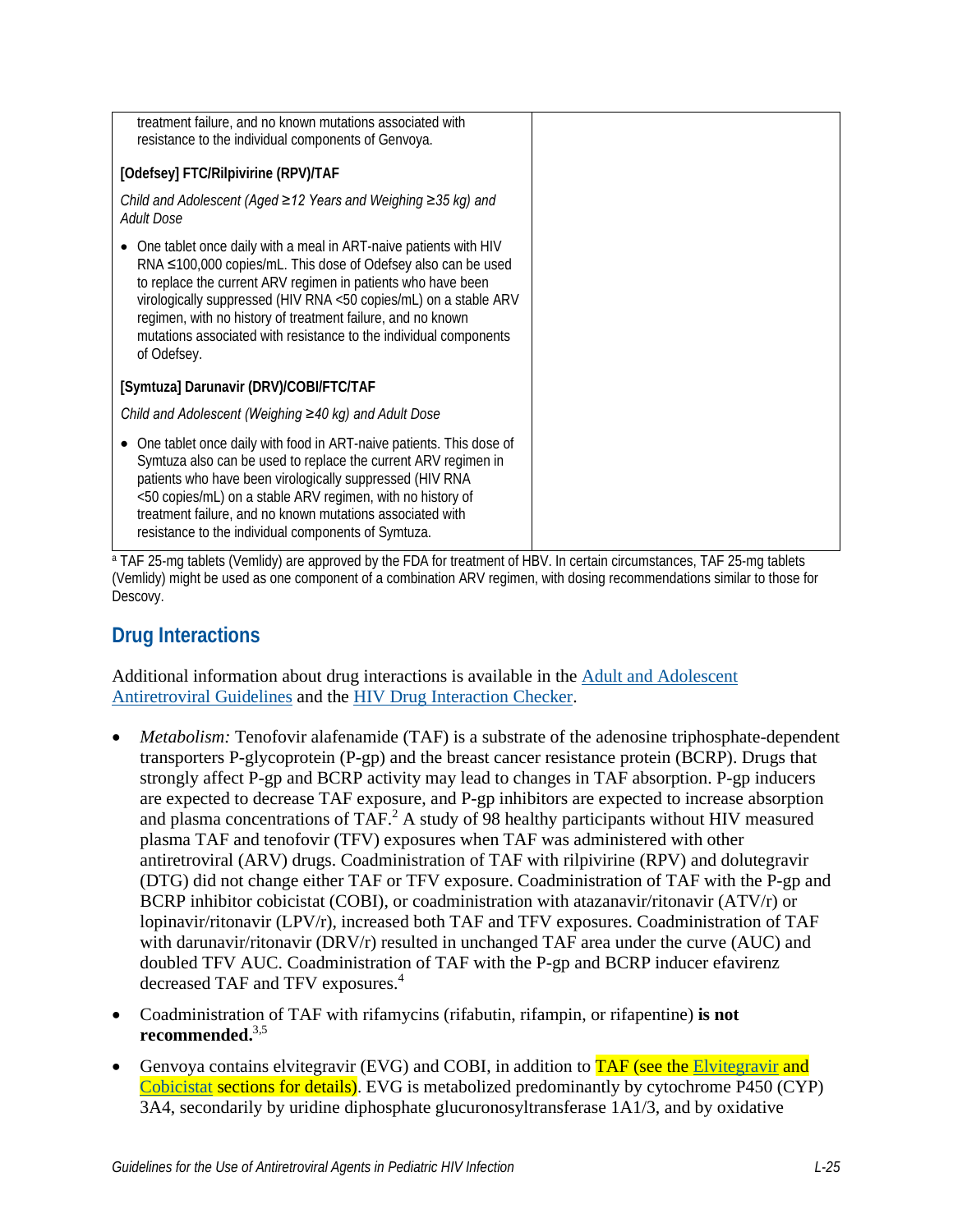metabolism pathways. EVG is a modest inducer of CYP2C9. COBI is an inhibitor of CYP3A4 and a weak inhibitor of CYP2D6; in addition, COBI inhibits the adenosine triphosphatedependent transporters BCRP and P-gp and the organic anion-transporting polypeptides OAT1B1 and OAT1B3. Potential exists for multiple drug interactions when using both EVG and COBI.

- *Absorption:* Administering EVG and bictegravir (BIC) concurrently with antacids or supplements that contain iron, calcium, aluminum and/or magnesium lowers plasma concentrations of these ARV drugs (see the [Elvitegravir](https://clinicalinfo.hiv.gov/en/guidelines/pediatric-arv/elvitegravir) and [Bictegravir](https://clinicalinfo.hiv.gov/en/guidelines/pediatric-arv/bictegravir) sections for details).
- Odefsey contains RPV, which is a CYP3A substrate, and requires dose adjustments when administered with CYP3A-modulating medications.
- Before Genvoya, Odefsey, Descovy, Biktaryy, or Symtuza is administered, a patient's medication profile should be carefully reviewed for potential drug interactions.
- *Renal elimination:* Drugs that decrease renal function or compete for active tubular secretion (e.g., acyclovir, ganciclovir, high-dose nonsteroidal anti-inflammatory drugs) could reduce clearance of the TAF metabolite TFV or emtricitabine (FTC). Concomitant use of nephrotoxic drugs should be avoided when using Genvoya.
- *Protease inhibitors:* Genvoya should not be administered concurrently with products or regimens that contain ritonavir (RTV), because COBI and RTV have similar effects on CYP3A metabolism.

# **Major Toxicities**

- *More common:* Nausea, diarrhea, headache. Greater weight gain has been reported with the use of TAF than with tenofovir disoproxil fumarate (TDF) in adults and children<sup>6</sup> (see Table 15h. [Lipodystrophies and Weight Gain](https://clinicalinfo.hiv.gov/en/table/table-15h-antiretroviral-therapy-associated-adverse-effects-and-management-recommendations) for details).
- *Less common (more severe):* Cases of lactic acidosis and severe hepatomegaly with steatosis, including fatal cases, have been reported with the use of nucleoside reverse transcriptase inhibitors (NRTIs).

### **Resistance**

The International Antiviral Society–USA maintains a list of [updated resistance mutations,](https://www.iasusa.org/resources/hiv-drug-resistance-mutations/) and the [Stanford University HIV Drug Resistance Database](http://hivdb.stanford.edu/DR/) offers a discussion of each mutation.

### **Pediatric Use**

### *Approval*

TAF is available as a component of several fixed-dose combination (FDC) tablets. These FDC tablets are listed in [Appendix A, Table 1](https://clinicalinfo.hiv.gov/en/guidelines/pediatric-arv/appendix-table-1-antiretrovirals-available-fixed-dose-combination-tablets) and [Appendix A, Table 2.](https://clinicalinfo.hiv.gov/en/guidelines/pediatric-arv/appendix-table-2-antiretroviral-fixed-dose-combination-tablets-minimum)

Descovy, an FDC tablet that contains FTC and TAF (FTC/TAF), is approved by the U.S. Food and Drug Administration (FDA) for use in children who weigh  $\geq$ 14 kg to <25 kg at a dose of FTC 120 mg/TAF 15 mg and for children who weigh  $\geq$ 25 kg to <35 kg at a dose of FTC 200 mg/TAF  $25 \text{ mg}$  when used as part of an ARV regimen that does not include a boosted protease inhibitor (PI). Descovy is approved by the FDA for use in children who weigh  $\geq$ 35 kg at a dose of FTC 200 mg/TAF 25 mg when used in combination with any ARV drugs, including RTV-boosted or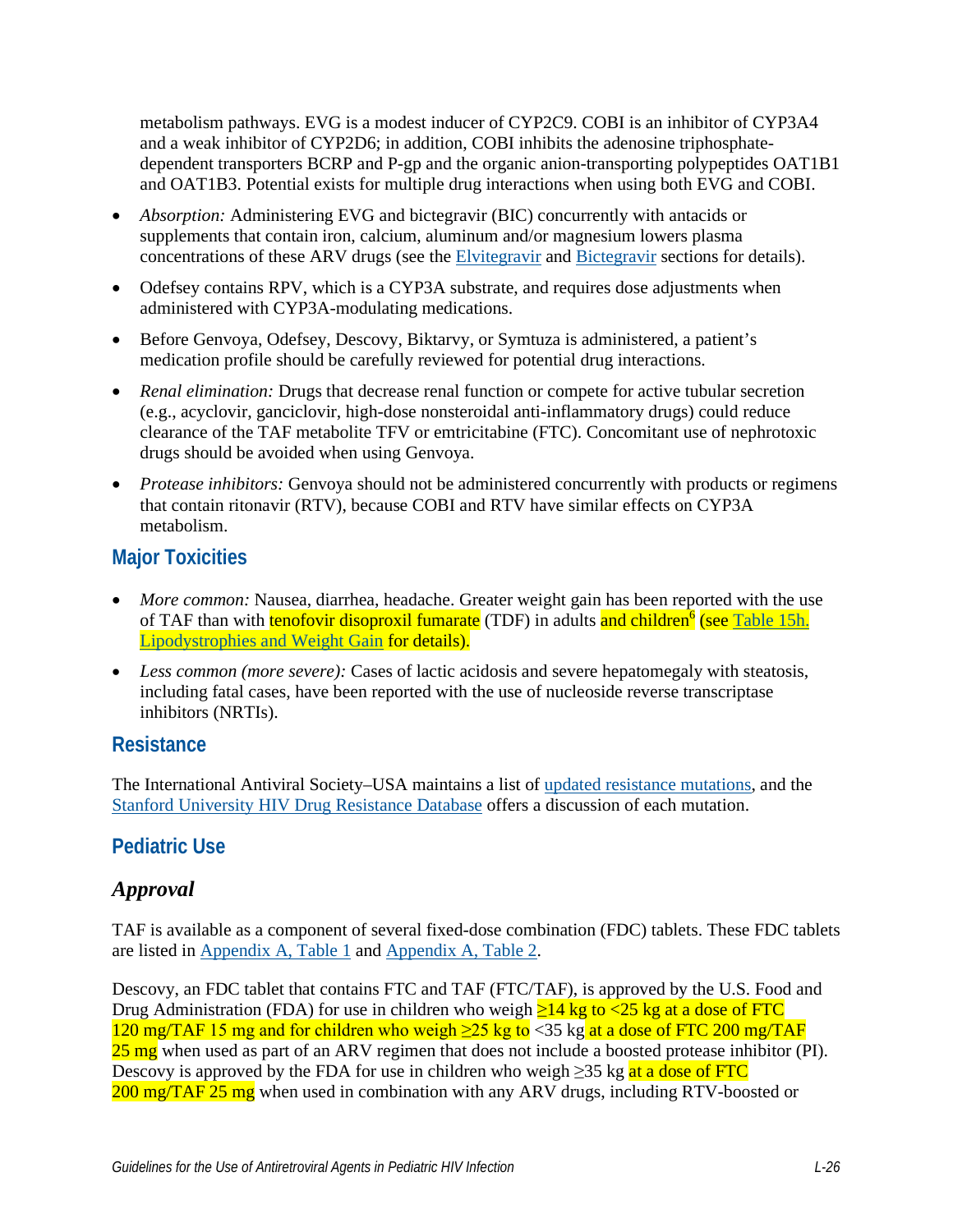COBI-boosted PIs. Odefsey, an FDC tablet that contains FTC, RPV, and TAF (FTC/RPV/TAF), is approved by the FDA<sup>7</sup> for use in children who weigh  $\geq$ 35 kg. Genvoya, an FDC tablet that contains EVG, COBI, FTC, and TAF (EVG/c/FTC/TAF), is approved by the FDA for use in children who weigh  $\geq$ 25 kg when used without other ARV drugs<sup>8</sup> (see Table A below). BIC is available only as part of the FDC tablet Biktarvy, which contains BIC, FTC, and TAF (BIC/FTC/TAF). Biktarvy is approved by the FDA<sup>9,10</sup> for use in children or adolescents with **body weight >14 kg to <25 kg at a** dose of BIC 30 mg/FTC 120 mg/TAF 15 mg and for children, adolescents, and adults with body weight ≥25 kg at a dose of BIC 50 mg/FTC 200 mg/TAF 25 mg.<sup>[10](#page-12-9)[,11](#page-13-0)</sup> Symtuza, an FDC tablet that contains DRV, COBI, FTC, and TAF (DRV/c/FTC/TAF) is approved by the  $FDA<sup>12</sup>$  for use in children and adolescents who weigh  $\geq 40$  kg.

TAF has antiviral activity and efficacy against hepatitis B virus (HBV). Testing for HBV should be performed prior to starting treatment with TAF. If HBV is found, rebound of clinical hepatitis could occur when TAF is stopped. For more information about hepatitis rebound in patients with HBV/HIV coinfection, see the [Hepatitis B Virus section of the Pediatric Opportunistic Infection Guidelines.](https://clinicalinfo.hiv.gov/en/guidelines/pediatric-opportunistic-infection/hepatitis-b-virus) TAF alone (as Vemlidy) is approved by the FDA for use in persons aged  $\geq 8$  years, but it is approved only for treating HBV, not HIV.

#### **Formulations**

TAF-containing pills are smaller than their TDF-containing counterparts, a significant advantage for some pediatric patients who may have trouble swallowing larger pills (see [Appendix A, Table 2\)](https://clinicalinfo.hiv.gov/en/guidelines/pediatric-arv/appendix-table-2-antiretroviral-fixed-dose-combination-tablets-minimum). EVG/c/FTC/TAF contains TAF 10 mg, whereas FTC/TAF and FTC/RPV/TAF contain TAF 25 mg. BIC/FTC/TAF is available in two strengths: one containing TAF 15 mg for children aged  $\geq$ 2 years and weighing <25 kg and the other containing TAF 25 mg for persons weighing  $\geq$ 25 kg. COBI boosts TAF blood concentrations and tenofovir diphosphate (TFV-DP) intracellular exposure after TAF administration. Therefore, in persons weighing  $\geq$ 25 kg, administration of EVG/c/FTC/TAF, which contains TAF 10 mg and COBI, achieves TFV-DP systemic exposure that is similar to the exposure achieved by FTC/RPV/TAF or BIC/FTC/TAF containing TAF 25 mg but no COBI.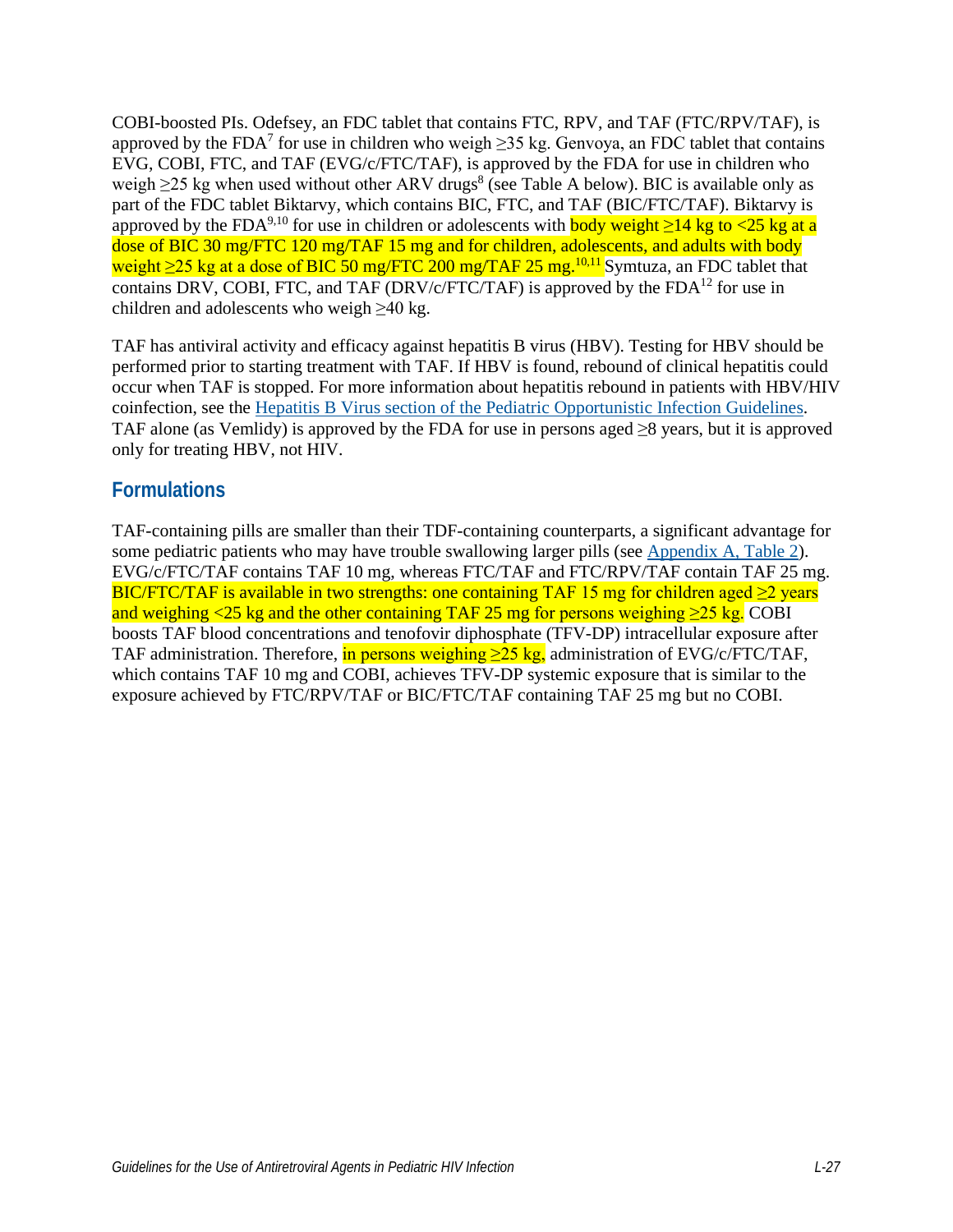#### **Table A. U.S. Food and Drug Administration–Approved Tenofovir Alafenamide-Containing Formulations**

| Drug            | Contains             | Dose of<br><b>TAF</b> | <b>Minimum</b><br>Age | <b>Minimum</b><br><b>Body Weight</b><br>or Weight<br>Range | Comment                                                                                                                     |  |
|-----------------|----------------------|-----------------------|-----------------------|------------------------------------------------------------|-----------------------------------------------------------------------------------------------------------------------------|--|
| Vemlidy         | <b>TAF</b>           | 25 <sub>mg</sub>      | 18 years              | N/A                                                        | Approved for HBV treatment only.                                                                                            |  |
| Descovy         | <b>FTC/TAF</b>       | $15 \text{ mg}$       | N/A                   | $≥14$ kg to <25 kg                                         | Use with an INSTI or NNRTI, but<br>not with a boosted Pl.                                                                   |  |
|                 | <b>FTC/TAF</b>       | 25 <sub>mg</sub>      | N/A                   | $≥25$ kg                                                   |                                                                                                                             |  |
|                 | <b>FTC/TAF</b>       | 25 <sub>mg</sub>      | N/A                   | 35 kg                                                      | Use with any ARV drugs, including<br>a boosted PL                                                                           |  |
| Odefsey         | FTC/RPV/TAF          | 25 <sub>mg</sub>      | 12 years              | 35 kg                                                      | Generally not to be used with<br>other ARV drugs. <sup>a</sup>                                                              |  |
| Genvoya         | EVG/c/FTC/TAF        | $10 \text{ mg}$       | N/A                   | 25 kg                                                      | TAF dose is lower due to the<br>COBI boosting. Generally not to<br>be used with other ARV drugs. <sup>a</sup>               |  |
| <b>Symtuza</b>  | <b>DRV/c/FTC/TAF</b> | $10 \text{ mg}$       | N/A                   | 40 kg                                                      | <b>TAF dose is lower due to the</b><br><b>COBI boosting. Generally not to</b><br>be used with other ARV drugs. <sup>a</sup> |  |
| <b>Biktarvy</b> | <b>BIC/FTC/TAF</b>   | 15 <sub>mg</sub>      | N/A                   | $≥14$ kg to <25 kg                                         | Generally not to be used with                                                                                               |  |
|                 | <b>BIC/FTC/TAF</b>   | $25 \text{ mg}$       | N/A                   | $≥25$ kg                                                   | other ARV drugs. <sup>a</sup>                                                                                               |  |

a Consult a specialist in HIV care before using these *fixed-dose combination* tablets with other ARV agents.

**Key:** ARV = antiretroviral; BIC = bictegravir; COBI = cobicistat; **DRV/c = darunavir/cobicistat;** EVG/c = elvitegravir/cobicistat; FTC = emtricitabine; HBV = hepatitis B virus; INSTI = integrase strand transfer inhibitor; NNRTI = non-nucleoside reverse transcriptase inhibitor; PI = protease inhibitor; RPV = rilpivirine; TAF = tenofovir alafenamide

# **Tenofovir Alafenamide versus Tenofovir Disoproxil Fumarate**

Both TDF and TAF are prodrugs of the NRTI TFV. After oral administration, TDF is well absorbed<sup>13,14</sup> and is so rapidly metabolized to TFV that TDF itself cannot be measured in blood (even when plasma is sampled within 5 minutes of administration).<sup>15</sup> TFV is the main compound that is measurable in plasma after TDF administration. From the bloodstream, TFV enters cells and is phosphorylated to the active agent TFV-DP.

TAF also has good oral bioavailability.<sup>16,17</sup> Within the enterocyte and liver, TAF is not metabolized to TFV as quickly as TDF, so the plasma TFV concentration is much lower with administration of TAF than with TDF, and the main component in plasma is the prodrug itself, TAF.<sup>18</sup> Once inside the cell, TAF is hydrolyzed to TFV,<sup>19[,20](#page-14-0)</sup> and then TFV-DP is produced by the same mechanism as for TDF. Relative to TDF, TAF more effectively delivers TFV to cells throughout the body.<sup>16</sup> Therefore, a much lower dose of TAF results in intracellular concentrations of TFV-DP that are higher than the concentrations seen after TDF administration (see Table B below). Additionally, the half-life of TFV-DP in peripheral blood mononuclear cells is longer for TAF (2.9 days, 95% confidence interval [CI], 1.5–5.5) than for TDF  $(2.1 \text{ days}, 95\% \text{ CI}, 1.5-2.9)$ .<sup>21</sup>

The key pharmacokinetic (PK) difference between TDF and TAF is that TDF results in higher plasma TFV concentrations than TAF, but when administered at FDA-approved doses, both drugs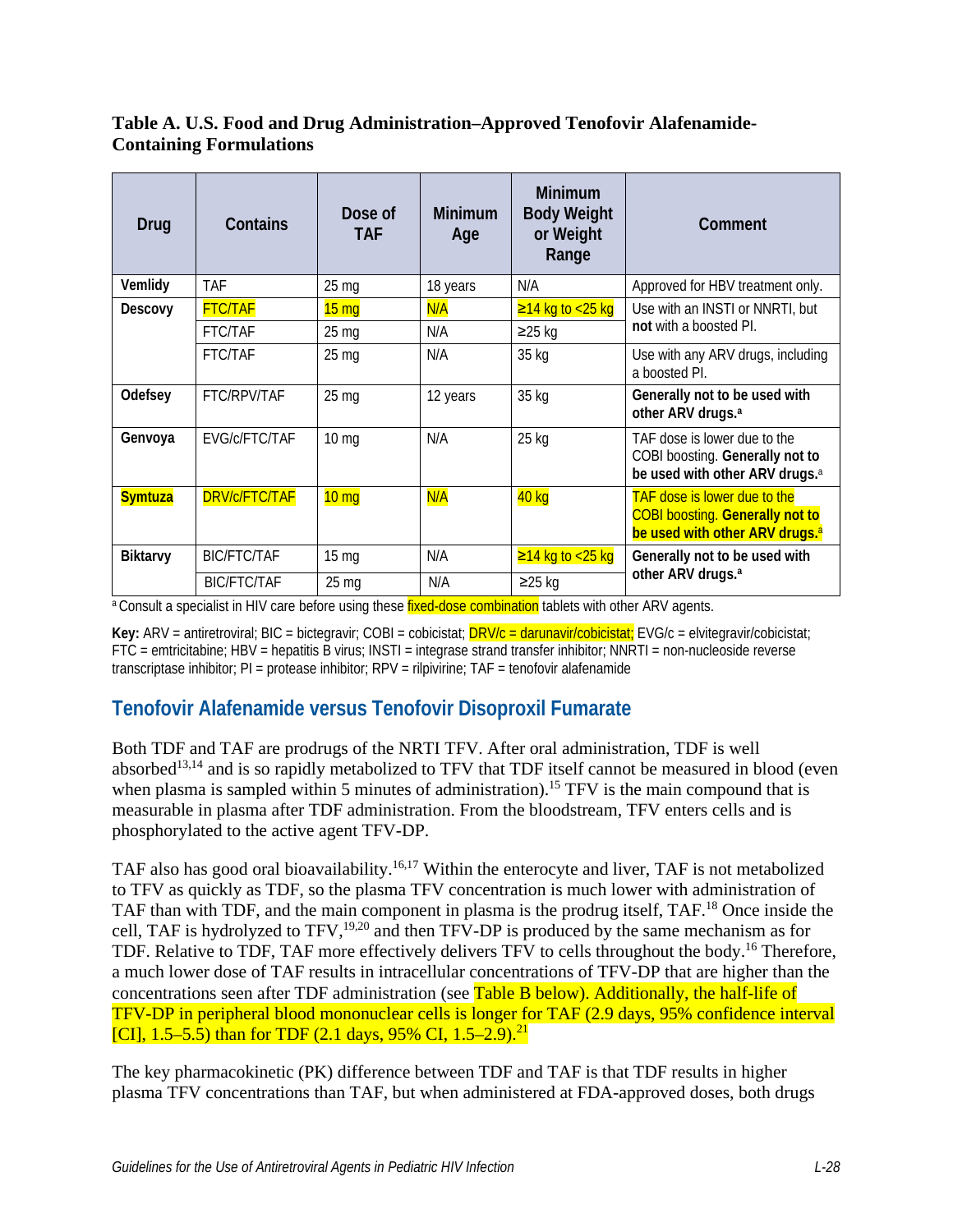produce high, therapeutically effective intracellular TFV-DP concentrations.<sup>[18,](#page-13-7)22</sup> Because it is intracellular TFV-DP that suppresses viral replication, TAF should have antiviral efficacy that is equivalent to the antiviral efficacy of TDF. However, the toxicities that are specifically related to high plasma TFV concentrations should not occur when using TAF. High plasma TFV concentration has been linked to TDF-related endocrine disruption that is associated with low bone mineral density  $(BMD).^{23}$  High plasma TFV concentration also has been closely associated with both glomerular<sup>23-25</sup> and proximal tubular<sup>26</sup> renal toxicity.

#### **Table B. Multiple-Dose Pharmacokinetics at Day 10 of Once-Daily Oral Administration in Adults with HIV: Tenofovir Alafenamide versus Tenofovir Disoproxil Fumarate**

| Parameter                               | TAF $25 \text{ mg} (n = 8)$ | TDF 300 mg $(n = 6)$ |
|-----------------------------------------|-----------------------------|----------------------|
| Plasma TFV AUC <sub>tau</sub> (ng·h/mL) | 267.7(26.7)                 | 1,918.0 (39.4)       |
| Plasma TFV C <sub>max</sub> (ng/mL)     | 15.7(22.1)                  | 252.1 (36.6)         |
| Plasma TFV Ctau (ng/mL)                 | 9.2(26.1)                   | 38.7(44.7)           |
| PBMC TFV-DP AUC <sub>tau</sub> (µM·h)   | 21.4(76.9)                  | 3.0(119.6)           |

**Note:** The mean age of participants was 38 years, with a range of 20 to 57 years. Data presented are mean (% coefficient of variation) .

**Source:** Ruane PJ, DeJesus E, Berger D, et al. Antiviral activity, safety, and pharmacokinetics/pharmacodynamics of tenofovir alafenamide as 10-day monotherapy in HIV-1-positive adults. *J Acquir Immune Defic Syndr*. 2013;63(4):449-455. Available at: [http://www.ncbi.nlm.nih.gov/pubmed/23807155.](http://www.ncbi.nlm.nih.gov/pubmed/23807155) 

**Key:** AUC = area under the curve; AUC<sub>tau</sub> = AUC for dosing interval (i.e., 24 hours);  $C_{\text{max}}$  = peak concentration;  $C<sub>tau</sub>$  = concentration at the end of a dosing interval (i.e., at 24 hours, the trough concentration); PBMC = peripheral blood mononuclear cell; TAF = tenofovir alafenamide; TDF = tenofovir disoproxil fumarate; TFV = tenofovir; TFV-DP = tenofovir diphosphate

# **Tenofovir Alafenamide Efficacy in Clinical Trials in Adults**

In adults, TAF is noninferior to TDF in its ability to control viral load over 48 to 96 weeks when used in combination with EVG, COBI, and FTC<sup>27-30</sup>; with FTC and RPV<sup>31</sup>; with DRV, COBI, and FTC<sup>32-</sup>  $34$ ; and when TAF and FTC are administered in combination with other ARV drugs.  $35$  In a switch study of adults who were virologically suppressed on a three-drug regimen that included abacavir (ABC), FTC/TAF was noninferior to a regimen of lamivudine plus ABC plus a third ARV drug over 48 weeks. No differences occurred in BMD or the frequency of renal glomerular toxicities or renal tubular toxicities between these groups, but the TAF group showed a decline in high-density lipoprotein (HDL) cholesterol levels, whereas the ABC group had an increase in HDL cholesterol level[s36](#page-15-3) (−2 mg/dL vs. +2 mg/dL, respectively; *P* = 0.0003). Viral load suppression was attained in about 90% of study participants when TAF was given as part of the coformulated BIC/FTC/TAF.<sup>37-39</sup>

### **Tenofovir Alafenamide Efficacy in Clinical Trials in Adolescents and Children**

The combination of **EVG, COBI, FTC, and TAF** has been shown to have similar efficacy when used in adults and two groups of children: those weighing  $\geq$ 35 kg and aged  $\geq$ 12 years<sup>40</sup> and those weighing  $\geq$ 25 kg and aged  $\geq$ 6 years<sup>[41](#page-16-2)</sup> (see the [Elvitegravir](https://clinicalinfo.hiv.gov/en/guidelines/pediatric-arv/elvitegravir) section for details). In a switch study, treatment with **BIC/FTC/TAF** resulted in viral load suppression at 48 weeks in 49 of  $\frac{50}{98\%}$ ) children aged 6 years to <12 years, and in 50 of 50 (100%) children aged 12 years to <18 years<sup>9</sup> (see the [Bictegravir](https://clinicalinfo.hiv.gov/en/guidelines/pediatric-arv/bictegravir) section for details).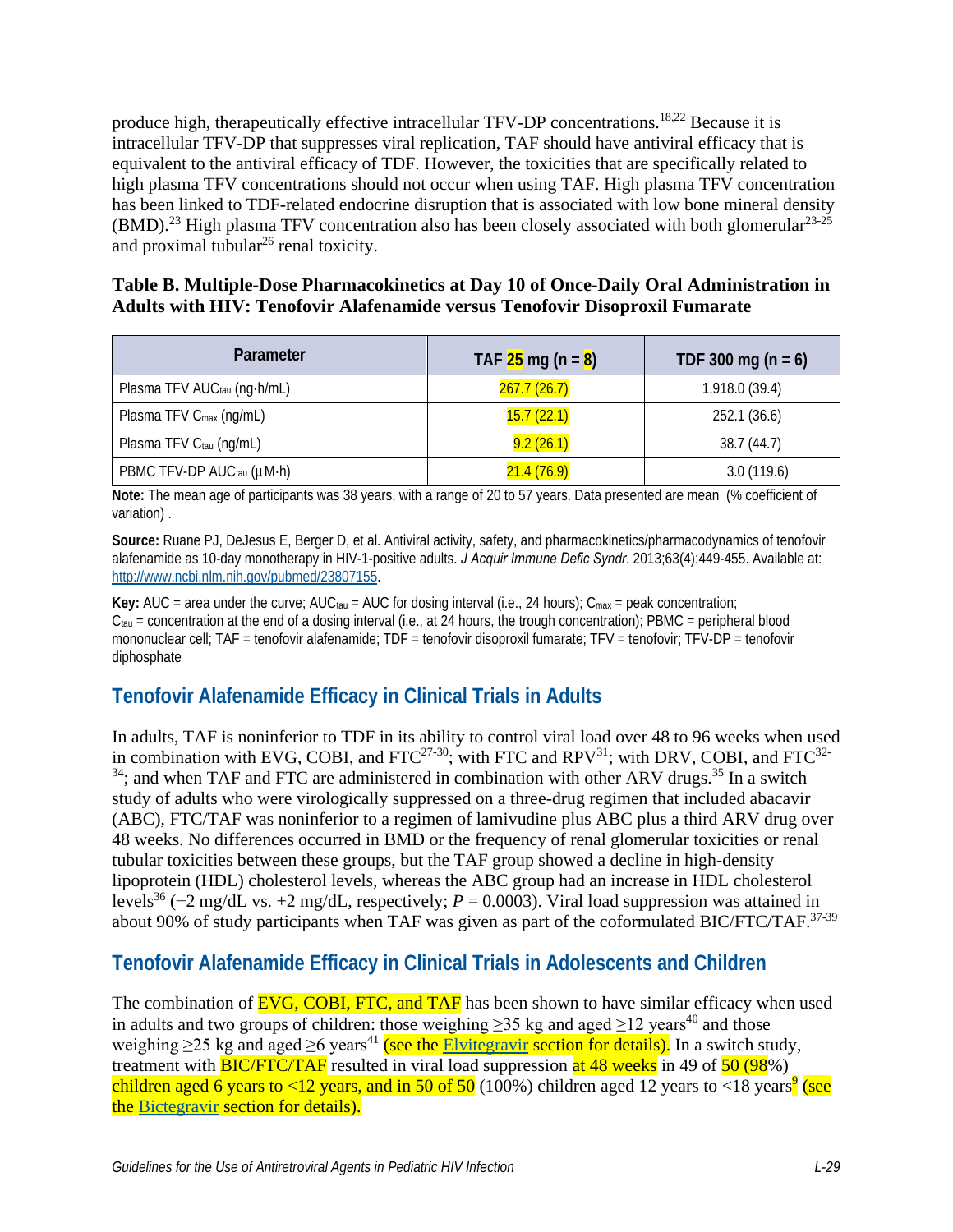### **Pharmacokinetics**

#### *Drug Exposure and Virologic Response*

Virologic suppression in people who are taking TAF or TDF is most closely related to intracellular TFV-DP concentrations. In adults, TAF generates peripheral blood mononuclear cell TFV-DP concentrations that are twofold<sup>22</sup> to sevenfold higher than those generated with TDF, at clinically meaningful doses.<sup>[18](#page-13-7)[,21,](#page-14-1)[27](#page-14-5)</sup> Higher TFV-DP concentrations result in a stronger antiviral potency<sup>18</sup> and a higher barrier to resistance.<sup>42,43</sup> Therefore, because TAF administration leads to higher intracellular TFV-DP concentrations than TDF, TAF may be more effective against NRTI-resistant virus than TDF. The mean TFV-DP concentration is higher in youth aged 12 to 18 years than in adults: 221.8 fmol/million cells (with a coefficient of variation [CV] of 94.4%) versus 120.8 fmol/million cells (CV 91.4%), respectively.<sup>40</sup>

#### *Drug Exposure and Safety: All Age Groups*

FTC/TAF can be safely combined with DTG or raltegravir without concern for drug interactions. FTC and TAF also have been safely combined with BIC in the FDC tablet Biktarvy.

When FTC/TAF, which contains TAF 25 mg, is combined with boosted ATV, DRV, or LPV, the P-gp inhibitors COBI or RTV increase the TAF exposure to higher concentrations than those seen with the use of EVG/c/FTC/TAF, which contains TAF 10 mg. However, the plasma TFV concentrations seen with the use of EVG/c/FTC/TAF or TAF plus DRV/r or DRV/c are still much lower than those seen with the use of Stribild, an FDC tablet that contains EVG, COBI, FTC, and TDF (see Table C below).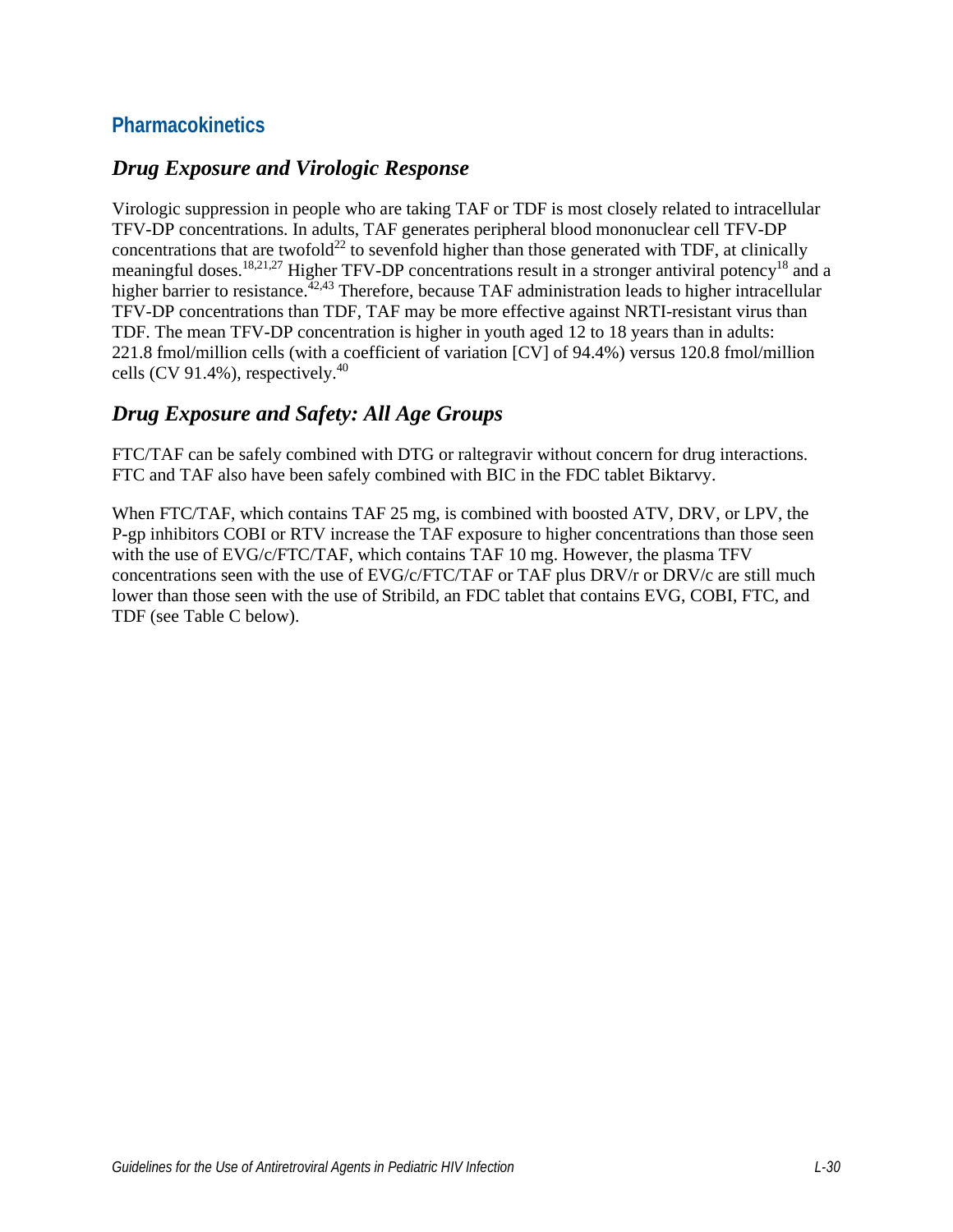#### **Table C. Plasma Tenofovir Alafenamide and Plasma Tenofovir Exposures When Tenofovir Alafenamide and Tenofovir Disoproxil Fumarate Are Used with Boosted Antiretroviral Drugs**

| Regimen                                                 | <b>TAF</b><br><b>AUC</b> <sup>a</sup> | TAF AUC Ratio<br>TAF AUC of TAF-Containing<br>Regimen/TAF AUC of<br>Genvoya (Adult Exposure) | <b>TFV</b><br><b>AUC</b> <sup>a</sup> | TFV AUC Ratio<br>TFV AUC of TAF-Containing<br>Regimen/TFV AUC of<br>Stribild (Adult Exposure) |
|---------------------------------------------------------|---------------------------------------|----------------------------------------------------------------------------------------------|---------------------------------------|-----------------------------------------------------------------------------------------------|
| Adult                                                   |                                       |                                                                                              |                                       |                                                                                               |
| Stribild (EVG/c/FTC/TDF 300 mg)                         | N/A                                   | N/A                                                                                          | 4,400                                 | 1.00                                                                                          |
| Genvoya (EVG/c/FTC/TAF 10 mg)                           | 210                                   | 1.0                                                                                          | 290                                   | 0.07                                                                                          |
| DRV/r plus TAF 25 mgb                                   | 196                                   | 0.93                                                                                         | 259                                   | 0.06                                                                                          |
| DRV/c plus TAF 25 mg                                    | 239                                   | 1.1                                                                                          | 935                                   | 0.21                                                                                          |
| <b>Pediatric</b>                                        |                                       |                                                                                              |                                       |                                                                                               |
| Stribild (EVG/c/FTC/TDF 300 mg)<br>for ages 12-18 years | N/A                                   | N/A                                                                                          | 6,028                                 | 1.37                                                                                          |
| Genvoya (EVG/c/FTC/TAF 10 mg)<br>for ages 12-18 years   | 200                                   | 0.95                                                                                         | 290                                   | 0.07                                                                                          |
| Genvoya (EVG/c/FTC/TAF 10 mg)<br>for ages 6-12 years    | 330                                   | 1.6                                                                                          | 440                                   | 0.10                                                                                          |

<sup>a</sup> AUC: ng·h/mL

<sup>b</sup> Values for this row do not come from observed data. These values were predicted based on data from studies that used TAF 10 mg. The AUC values predicted for TAF 25 mg were obtained by multiplying the TAF 10 mg AUC by 2.5 for both TAF and TFV AUC.

**Source:** Table modified fro[m U.S. Food and Drug Administration](https://www.accessdata.fda.gov/drugsatfda_docs/nda/2016/208215Orig1s000SumR.pdf) Summary Review of TAF and from the TAF [clinical](https://www.accessdata.fda.gov/drugsatfda_docs/nda/2016/208215Orig1s000ClinPharmR.pdf)  [pharmacology review](https://www.accessdata.fda.gov/drugsatfda_docs/nda/2016/208215Orig1s000ClinPharmR.pdf) using data from th[e Stribild product label](https://www.accessdata.fda.gov/drugsatfda_docs/label/2017/203100s030lbl.pdf) and [Genvoya product label.](https://www.accessdata.fda.gov/drugsatfda_docs/label/2015/207561s000lbl.pdf)

**Key:** AUC = area under the curve; DRV/c = darunavir/cobicistat; DRV/r = darunavir/ritonavir; EVG/c = elvitegravir/cobicistat; FTC = emtricitabine; TAF = tenofovir alafenamide; TDF = tenofovir disoproxil fumarate; TFV = tenofovir

The clinical trials in adults that have shown the safety of FTC plus TAF administered with ATV/r or DRV/r have used FTC 200 mg/TAF 10 mg, a formulation that is not available in the United States.<sup>[44](#page-16-5)</sup> The FDA states that when FTC 200 mg/TAF 25 mg is combined with boosted ATV, DRV, or LPV in adults, "no clinically significant drug interactions have been observed or are expected."<sup>2</sup> The combination of FTC 200 mg/TAF 25 mg is approved by the FDA for use in adults, independent of the accompanying ARV drugs (which may include a boosted PI or an *integrase strand transfer* inhibitor [INSTI]).<sup>2</sup> Moreover, in **Trial GS-US-299-0102** (NCT01565850) a Phase 2b trial in adults that compared a regimen of DRV/c plus FTC/TAF 10 mg to a regimen of DRV/c plus FTC/TDF, virologic outcomes at Week 48 were worse for participants in the TAF 10-mg arm than in the TDF arm.<sup>[45](#page-17-0)</sup> Hence, FTC/TAF 25 mg was recommended for approval instead of FTC/TAF 10 mg.<sup>45</sup> This is not the case in Canada or Europe where FTC is combined with TAF 10 mg in an FDC for use in combination with boosted PIs.

# *Drug Exposure and Safety: Aged 12 to 18 Years and Weighing ≥35 kg*

A study of FTC/TAF in 18 children and adolescents (aged 12 years to 18 years and weighing  $\geq 35$  kg) was performed using FTC 200 mg/TAF 10 mg plus a boosted third ARV drug or FTC 200 mg/TAF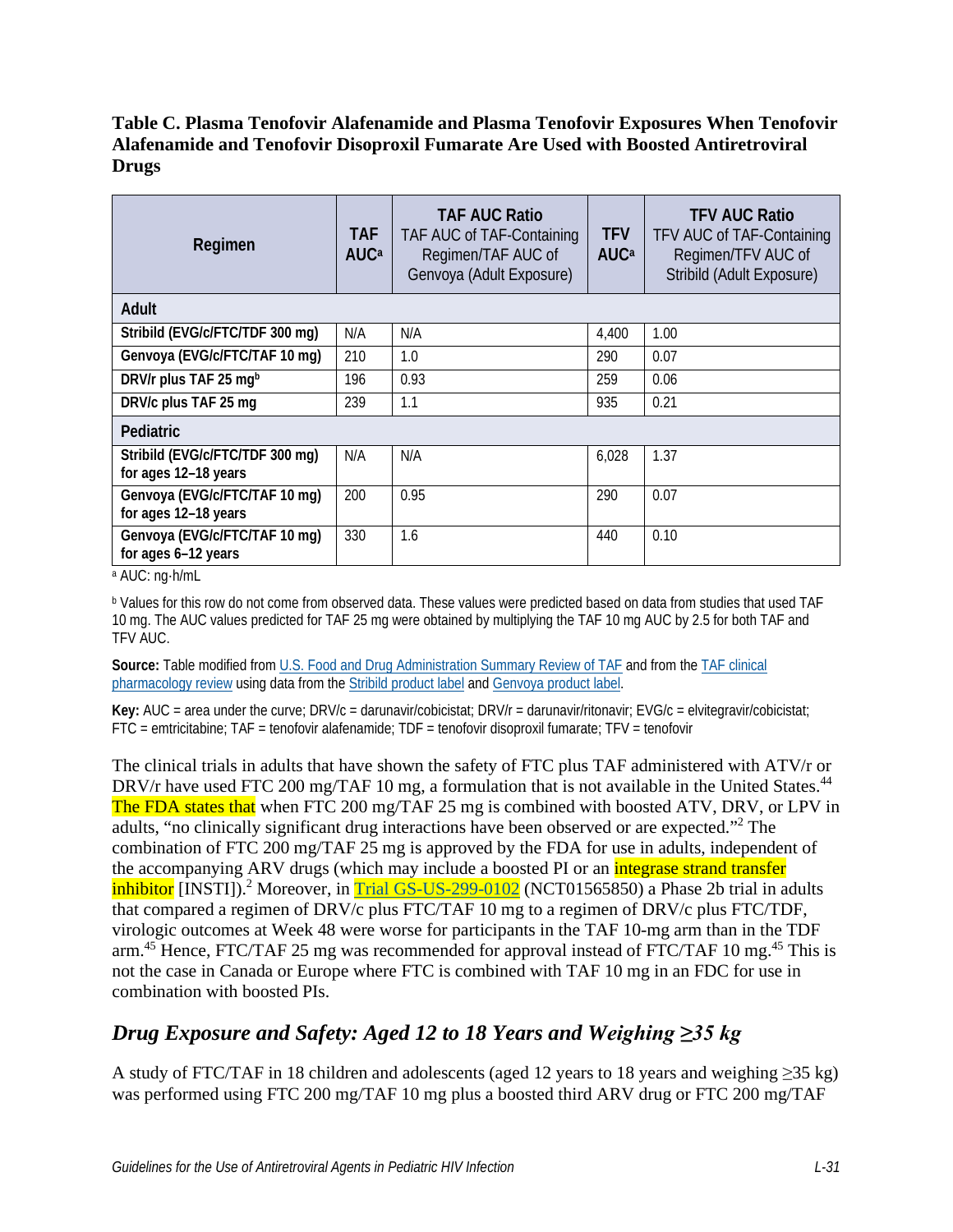25 mg with an unboosted third ARV drug. The results of this study showed TAF exposures in children and adolescents that were like those seen in adults. TAF was well tolerated and efficacious during the 24 weeks of study. Asymptomatic Grade 3 or 4 elevations in amylase levels were noted in 5 of 28 participants (18%), and Grade 3 or 4 elevations in fasting low-density-lipoprotein (LDL) levels were noted in 2 of 28 participants  $(7\%)$ .<sup>[46](#page-17-1)</sup>

Studies of EVG/c/FTC/TAF in children aged 12 years to 18 years and weighing  $\geq$ 35 kg showed that TAF and TFV exposures were like those found in adults (see Table C above), and that the drug combination was well tolerated and efficacious over 48 weeks of study.<sup>40</sup> Because these TAF and TFV exposures were similar to those seen in adults, FTC 200 mg/TAF 25 mg was also approved by the FDA for use in this age and weight group, independent of the accompanying ARV drugs in the regimen (which may include a boosted PI or an INSTI).<sup>[2](#page-12-1)</sup>

The formulation of Biktarvy, which contains BIC 50 mg/FTC 200 mg/TAF 25 mg, was administered to  $\frac{50}{ }$  children aged 6 years to  $\leq 12$  years and weighing  $\geq 25$  kg and 50 children and adolescents aged 12 years to <18 years and weighing ≥35 kg who had had viral loads <50 copies/mL for at least 6 months. The drug was well tolerated. All  $50$  participants in the study<sup>9</sup> had viral loads  $\leq$ 50 copies/mL at Week 24, and 49 participants had viral loads  $\leq$ 50 copies/mL at Week 48 (see the [Bictegravir](https://clinicalinfo.hiv.gov/en/guidelines/pediatric-arv/bictegravir) section for details).

# *Drug Exposure and Safety: Aged 6 Years to <12 Years and Weighing 25 kg to <35 kg*

Studies of EVG/c/FTC/TAF in children aged 6 years to <12 years who weighed  $\geq$ 25 kg showed that TAF and TFV exposures were somewhat higher than those found in adults (see Table C above), but the drug combination was well tolerated and efficacious over 24 weeks of study.[41,](#page-16-2)[47](#page-17-2) This led to FDA approval of EVG/c/FTC/TAF for use in children aged  $\geq$ 6 years and weighing  $\geq$ 25 kg.<sup>[8](#page-12-7)</sup> Follow-up to 96 weeks in a small number of participants showed no change from baseline in the median spine BMD z-score, but there was a decline in the median total body BMD z-score, and a possible decline in the median estimated glomerular filtration rate.<sup>[48](#page-17-3)</sup>

Because INSTIs do not increase TAF concentrations, regimens that include FTC/TAF 25 mg plus an INSTI are expected to result in safe drug exposures that are like those seen with coformulated EVG/c/FTC/TAF 10 mg. This led the FDA to approve FTC/TAF 25 mg for use in children aged  $\geq$ 6 years and weighing  $\geq$ 25 kg when used in combination with other ARV drugs that do not include a boosted PI. [2](#page-12-1)

Because boosted ATV, DRV, or LPV increase TAF exposure to concentrations that are higher than those seen with use of EVG/c/FTC/TAF, and because no data exist on the use of this combination in children weighing <35 kg, the safety of FTC/TAF combined with COBI-boosted or RTV-boosted PIs in children weighing between 25 kg and <35 kg cannot be assured. Therefore, FDA approval for FTC/TAF used in combination with boosted PIs is limited to children weighing ≥35 kg (see Table A above). $<sup>2</sup>$ </sup>

# *Drug Exposure and Safety: Aged ≥2 Years and Weighing ≥14 kg to <25 kg*

Biktarvy tablets consisting of BIC 30 mg/FTC 120 mg/TAF 15 mg were administered to children aged ≥2 years weighing 14 kg to <25 kg and who had viral loads <50 copies/mL on stable ART. At 24 weeks, the median change in CD4 T lymphocyte (CD4) cell count was −100 cells/mm<sup>3</sup>, and the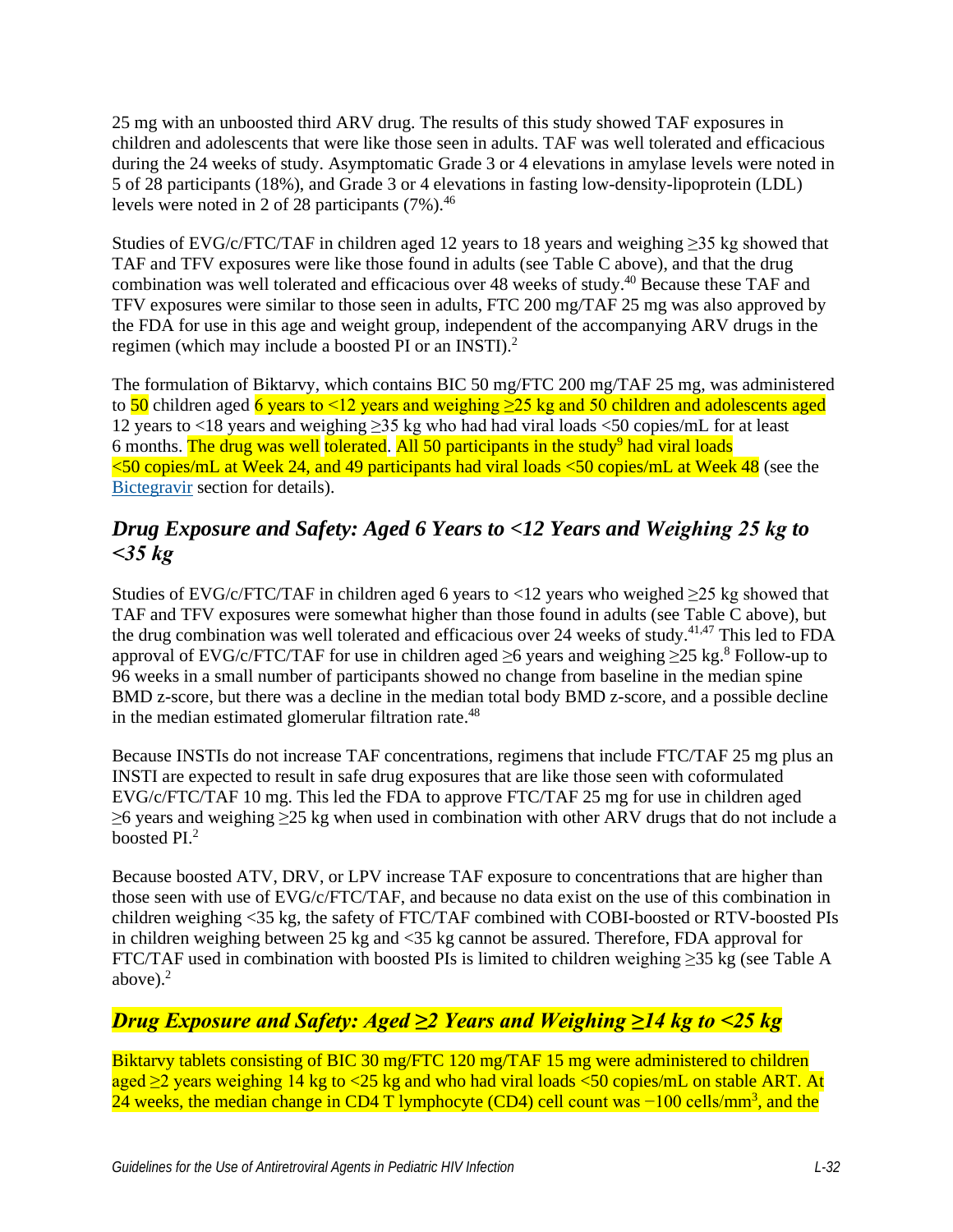change in CD4 percentage was  $+0.5\%$ . HIV RNA at  $\lt 50$  copies/mL was maintained in 20 of the 22 participants at  $24$  weeks<sup>49</sup> (see the [Bictegravir](https://clinicalinfo.hiv.gov/en/guidelines/pediatric-arv/bictegravir) section for details).

## *Dosing: Crushing Emtricitabine/Tenofovir Alafenamide Tablets*

Viral load suppression was reported in one adult patient with HIV who received crushed FTC/TAF tablets plus crushed DTG tablets. The crushed tablets were mixed with water and administered via a gastrostomy tube. Each dose was followed by a can of a nutritional supplement. No PK parameters were measured.<sup>50</sup> In adults without HIV, the PKs of crushed DRV/c/FTC/TAF tablets showed decreased TAF bioavailability compared to whole tablets. The clinical implications of these findings are unclear[.51](#page-17-6)

# **Toxicity**

#### *Bone*

TAF causes bone toxicity less frequently than TDF.<sup>[27-29,](#page-14-5)[32-35](#page-15-1)[,52,](#page-17-7)[53](#page-17-8)</sup> For example, in one study of 1,733 randomized adult participants with HIV, those treated with EVG/c/FTC/TAF had a smaller decrease in BMD at the spine (mean change −1.30% vs. −2.86%; *P* < 0.0001) and hip (−0.66% vs. −2.95%;  $P < 0.0001$ ) at 48 weeks than those given EVG/c/FTC/TDF.<sup>[27](#page-14-5)</sup> These differences were maintained until 96 weeks.<sup>30</sup> The clinical importance of these changes in BMD is unclear.

### *Renal*

Studies in adolescents aged 12 to 17 years<sup>40</sup> and adults<sup>27-29,[32,](#page-15-1)[33,](#page-15-5)[35](#page-15-2)</sup> show that TAF is less frequently associated with glomerular and renal tubular damage than TDF.<sup>54</sup> For example, in one study of 1,733 randomized adult participants with HIV, those treated with EVG/c/FTC/TAF had a smaller mean increase in serum creatinine  $(0.08 \text{ mg/dL vs. } 0.12 \text{ mg/dL}; P < 0.0001)$  than those given EVC/c/FTC/TDF, and a smaller percent change from baseline in urine protein to creatinine ratio (median % change −3% vs. +20%; *P* < 0.0001) at 48 weeks.[27](#page-14-5) These differences persisted until 96 weeks of follow up[.30](#page-15-4) Safety of EVG/c/FTC/TAF has been demonstrated in adults with estimated creatinine clearances between 30 mL/min and 69 mL/min. [55](#page-18-1) TAF may require less intense renal safety monitoring than TDF, but more experience with the drug in broad clinical practice will be needed before a specific recommendation can be made.

# *Lipids*

In treatment-naive adults who were evaluated after 48 weeks of therapy, initiation of EVG/c/FTC/TAF was associated with increases in serum lipids that were greater than those observed with the initiation of EVG/c/FTC/TDF, with a mean increase in total cholesterol levels of 31 mg/dL versus 23 mg/dL, and a mean increase in LDL cholesterol levels of 16 mg/dL versus 4 mg/dL, respectively. In 48 adolescents who were treated with EVG/c/FTC/TAF, the following median changes from baseline occurred at Weeks 24 and 36: Fasting total cholesterol levels increased 26 mg/dL and 36 mg/dL, respectively; fasting direct LDL levels increased 10 mg/dL and 17 mg/dL, respectively; and fasting triglycerides increased 14 mg/dL and 19 mg/dL, respectively.<sup>56</sup> Similar TAF-related increases in total cholesterol levels and LDL cholesterol levels have been found when TAF is administered with other combinations of ARV drugs.<sup>[33](#page-15-5)</sup> Monitoring serum lipids while the patient is taking TAF-containing FDC tablets is warranted, given these data (see [Table 15b.](https://clinicalinfo.hiv.gov/en/guidelines/pediatric-arv/dyslipidemia)  [Dyslipidemia](https://clinicalinfo.hiv.gov/en/guidelines/pediatric-arv/dyslipidemia) for details).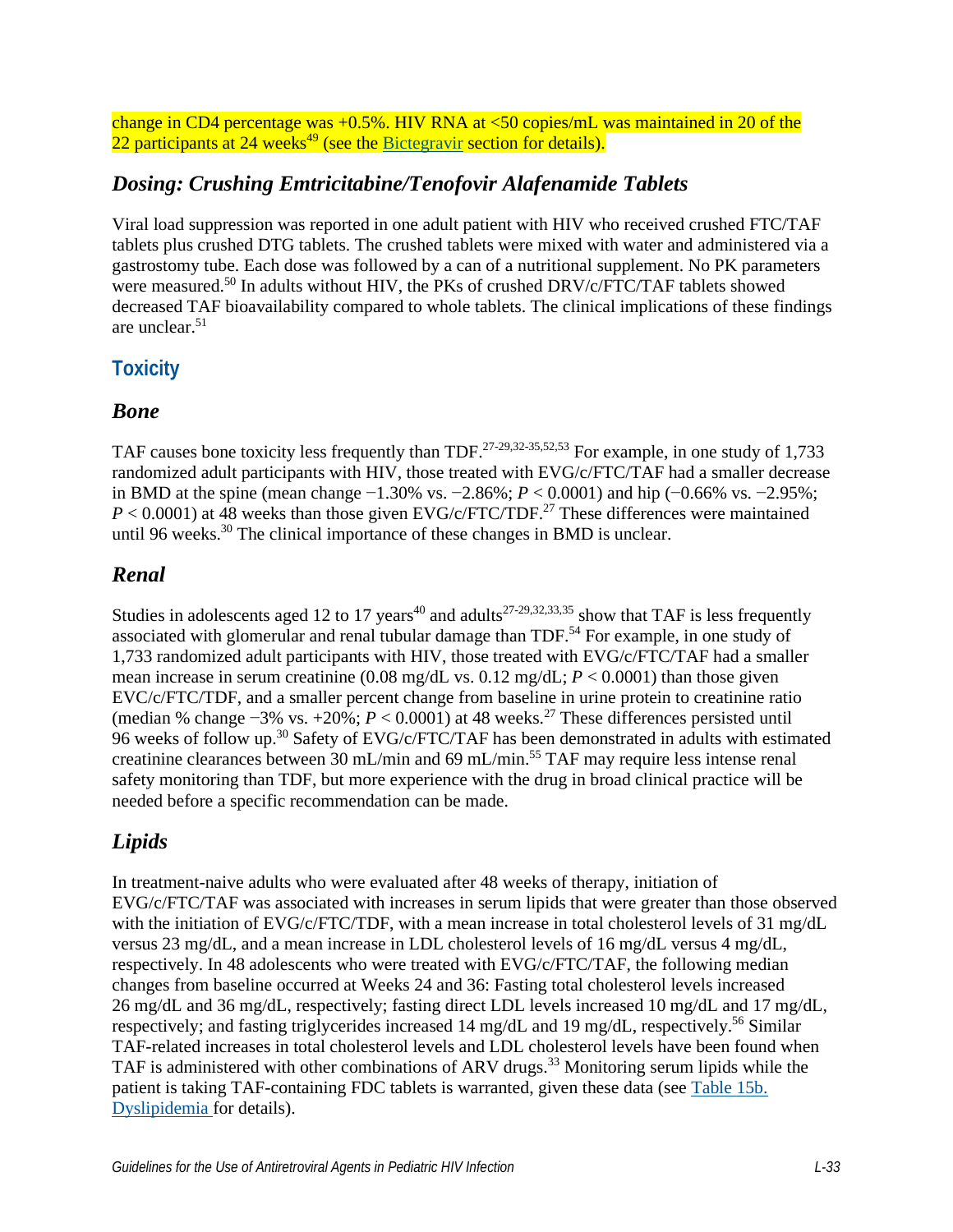# *Weight Gain*

Observational data are limited and no randomized controlled trials have examined TAF-associated weight gain in children. In adults, greater weight gain has been reported with the use of TAF than with the use of TDF<sup>57-63</sup> (see [Table 15h. Lipodystrophies and Weight Gain](https://clinicalinfo.hiv.gov/en/table/table-15h-antiretroviral-therapy-associated-adverse-effects-and-management-recommendations) for details). Although weight gain at ART initiation might represent a "return to health," <sup>63</sup> patients initiating treatment with TAF had larger increases in weight than those initiating treatment with TDF<sup>58,59</sup>; increases in weight and BMI have been observed in ARV switch studies, as well.<sup>[60,](#page-18-7)[63](#page-18-4),64</sup> In adults, the effect may be greatest in Black females,<sup>[59,](#page-18-6)[63](#page-18-4)</sup> especially if administered in combination with INSTIs.<sup>59,[61](#page-18-8)</sup> A study in adult women showed increased BMI with the switch to either an INSTI or TAF, but these BMI increases were only seen in persons with BMI <30 kg/m<sup>2</sup> at baseline.<sup>[57](#page-18-3)</sup>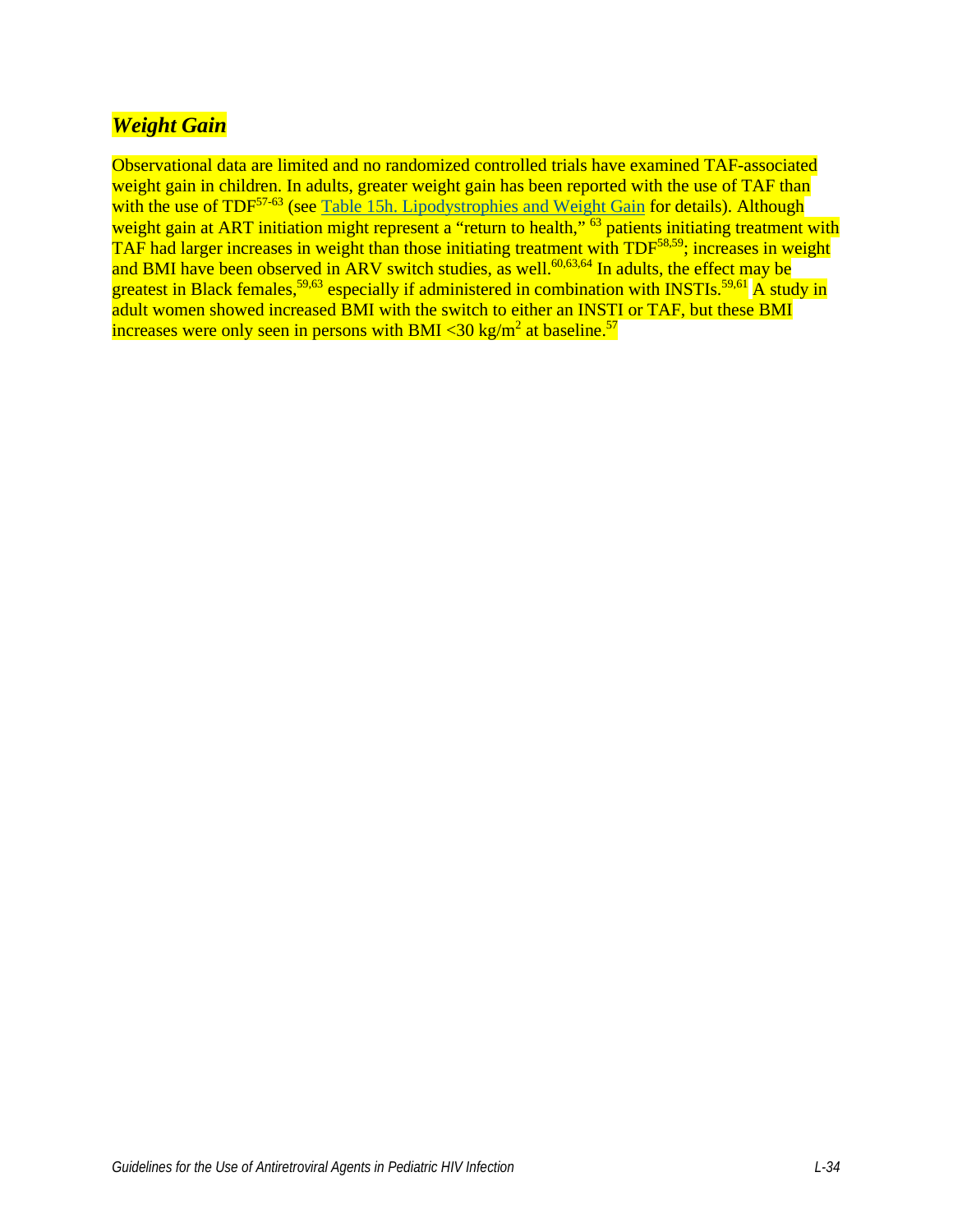### **References**

- <span id="page-12-0"></span>1. Huhn GD, Tebas P, Gallant J, et al. A randomized, open-label trial to evaluate switching to elvitegravir/cobicistat/emtricitabine/tenofovir alafenamide plus darunavir in treatmentexperienced HIV-1-infected adults. *J Acquir Immune Defic Syndr*. 2017;74(2):193-200. Available at: [https://www.ncbi.nlm.nih.gov/pubmed/27753684.](https://www.ncbi.nlm.nih.gov/pubmed/27753684)
- <span id="page-12-1"></span>2. Descovy (emtricitabine and tenofovir alafenamide) [package insert]. Food and Drug Administration. 2022. Available at: [https://www.accessdata.fda.gov/drugsatfda\\_docs/label/2021/208215s020lbl.pdf.](https://www.accessdata.fda.gov/drugsatfda_docs/label/2021/208215s020lbl.pdf)
- <span id="page-12-2"></span>3. Vemlidy (tenofovir alafenamide) [package insert]. Food and Drug Administration. 2020. Available at: [https://www.accessdata.fda.gov/drugsatfda\\_docs/label/2020/208464s008lbl.pdf.](https://www.accessdata.fda.gov/drugsatfda_docs/label/2020/208464s008lbl.pdf)
- <span id="page-12-3"></span>4. Begley R, Das M, Zhong L, Ling J, Kearney BP, Custodio JM. Pharmacokinetics of tenofovir alafenamide when coadministered with other HIV antiretrovirals. *J Acquir Immune Defic Syndr*. 2018;78(4):465-472. Available at: [https://www.ncbi.nlm.nih.gov/pubmed/29649076.](https://www.ncbi.nlm.nih.gov/pubmed/29649076)
- <span id="page-12-4"></span>5. Cerrone M, Alfarisi O, Neary M, et al. Rifampicin effect on intracellular and plasma pharmacokinetics of tenofovir alafenamide. *J Antimicrob Chemother*. 2019;74(6):1670- 1678. Available at: [https://www.ncbi.nlm.nih.gov/pubmed/30815689.](https://www.ncbi.nlm.nih.gov/pubmed/30815689)
- <span id="page-12-5"></span>6. Yeoh DK, Campbell AJ, Bowen AC. Increase in Body Mass Index in Children With HIV, Switched to Tenofovir Alafenamide Fumarate or Dolutegravir Containing Antiretroviral Regimens. *Pediatr Infect Dis J*. 2021;40(5):e215-e216. Available at: [https://www.ncbi.nlm.nih.gov/pubmed/33847305.](https://www.ncbi.nlm.nih.gov/pubmed/33847305)
- <span id="page-12-6"></span>7. Odefsey (emtricitabine/rilpivirine/tenofovir alafenamide) [package insert]. Food and Drug Administration. 2021. Available at: [https://www.accessdata.fda.gov/drugsatfda\\_docs/label/2021/208351s013lbl.pdf.](https://www.accessdata.fda.gov/drugsatfda_docs/label/2021/208351s013lbl.pdf)
- <span id="page-12-7"></span>8. Genvoya (elvitegravir/cobicistat/emtricitabine/tenofovir alafenamide) [package insert]. Food and Drug Administration. 2022. Available at: [https://www.accessdata.fda.gov/drugsatfda\\_docs/label/2022/207561s029lbl.pdf.](https://www.accessdata.fda.gov/drugsatfda_docs/label/2022/207561s029lbl.pdf)
- <span id="page-12-8"></span>9. Gaur AH, Cotton MF, Rodriguez CA, et al. Fixed-dose combination bictegravir, emtricitabine, and tenofovir alafenamide in adolescents and children with HIV: week 48 results of a single-arm, open-label, multicentre, phase 2/3 trial. *Lancet Child Adolesc Health*. 2021;5(9):642-651. Available at: [https://www.ncbi.nlm.nih.gov/pubmed/34302760.](https://www.ncbi.nlm.nih.gov/pubmed/34302760)
- <span id="page-12-9"></span>10. Biktarvy (bictegravir/emtricitabine/tenofovir alafenamide) [package insert]. Food and Drug Administration. 2021. Available at: [https://www.accessdata.fda.gov/drugsatfda\\_docs/label/2021/210251s008lbl.pdf.](https://www.accessdata.fda.gov/drugsatfda_docs/label/2021/210251s008lbl.pdf)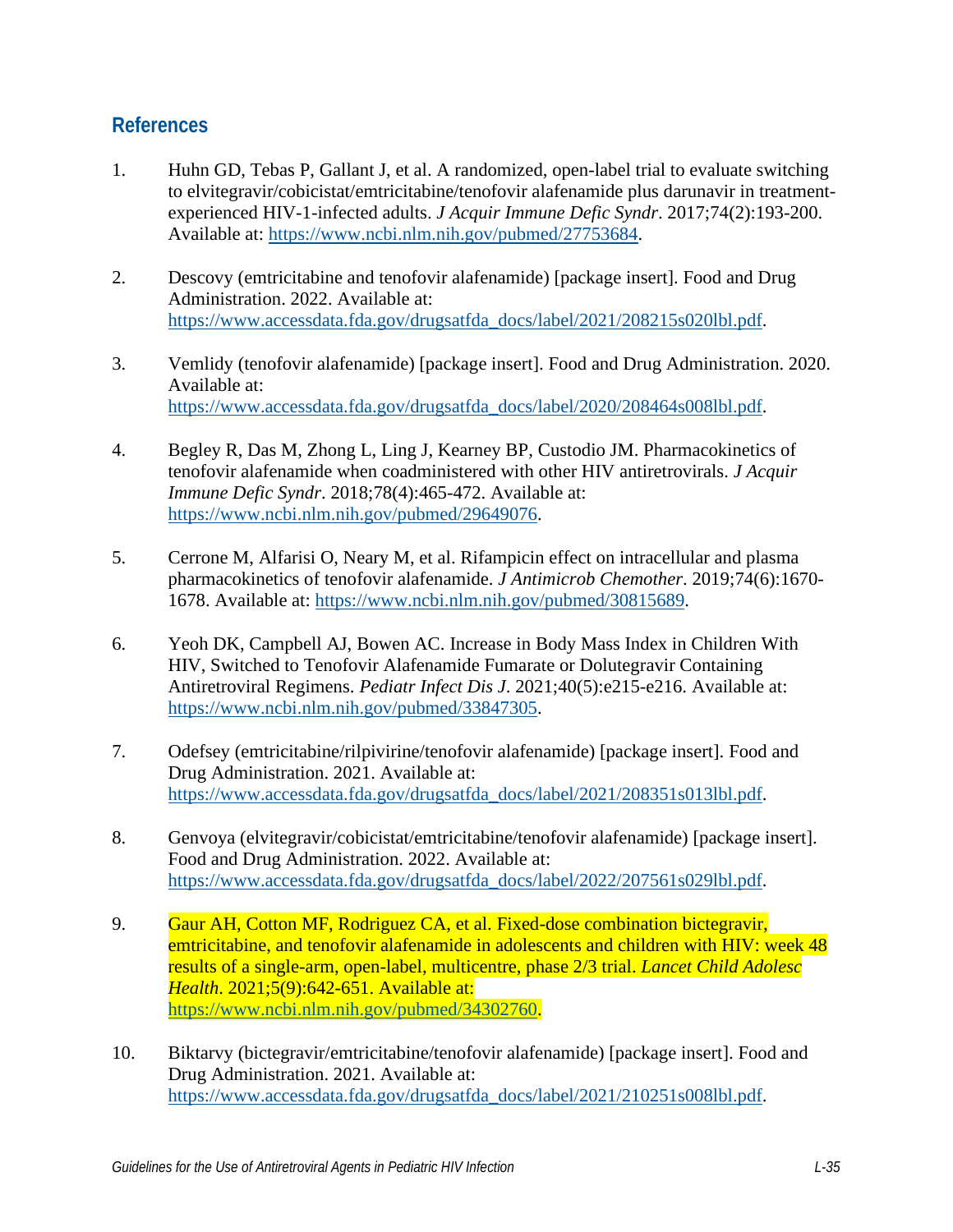- <span id="page-13-0"></span>11. Gaur A, Rodriguez C, McGrath EJ, et al. Bictegravir/FTC/TAF single-tablet regimen in adolescents: week 24 results. Presented at: Conference on Retroviruses and Opportunistic Infections; 2018. Boston, MA. Available at: [http://www.croiconference.org/sessions/bictegravirftctaf-single-tablet-regimen](http://www.croiconference.org/sessions/bictegravirftctaf-single-tablet-regimen-adolescents-week-24-results)[adolescents-week-24-results.](http://www.croiconference.org/sessions/bictegravirftctaf-single-tablet-regimen-adolescents-week-24-results)
- <span id="page-13-1"></span>12. Symtuza (Darunavir, cobicistat, emtricitabine, and tenofovir alafenamide) [package insert]. Food and Drug Administration. 2021. Available at: [https://www.accessdata.fda.gov/drugsatfda\\_docs/label/2021/210455s016lbl.pdf.](https://www.accessdata.fda.gov/drugsatfda_docs/label/2021/210455s016lbl.pdf)
- <span id="page-13-2"></span>13. Barditch-Crovo P, Deeks SG, Collier A, et al. Phase i/ii trial of the pharmacokinetics, safety, and antiretroviral activity of tenofovir disoproxil fumarate in human immunodeficiency virus-infected adults. *Antimicrob Agents Chemother*. 2001;45(10):2733-2739. Available at: [http://www.ncbi.nlm.nih.gov/pubmed/11557462.](http://www.ncbi.nlm.nih.gov/pubmed/11557462)
- <span id="page-13-3"></span>14. Tong L, Phan TK, Robinson KL, et al. Effects of human immunodeficiency virus protease inhibitors on the intestinal absorption of tenofovir disoproxil fumarate in vitro. *Antimicrob Agents Chemother*. 2007;51(10):3498-3504. Available at: [http://www.ncbi.nlm.nih.gov/pubmed/17664327.](http://www.ncbi.nlm.nih.gov/pubmed/17664327)
- <span id="page-13-4"></span>15. Lee WA, Martin JC. Perspectives on the development of acyclic nucleotide analogs as antiviral drugs. *Antiviral Res*. 2006;71(2-3):254-259. Available at: [http://www.ncbi.nlm.nih.gov/pubmed/16837073.](http://www.ncbi.nlm.nih.gov/pubmed/16837073)
- <span id="page-13-5"></span>16. Lee WA, He GX, Eisenberg E, et al. Selective intracellular activation of a novel prodrug of the human immunodeficiency virus reverse transcriptase inhibitor tenofovir leads to preferential distribution and accumulation in lymphatic tissue. *Antimicrob Agents Chemother*. 2005;49(5):1898-1906. Available at: [http://www.ncbi.nlm.nih.gov/pubmed/15855512.](http://www.ncbi.nlm.nih.gov/pubmed/15855512)
- <span id="page-13-6"></span>17. Babusis D, Phan TK, Lee WA, Watkins WJ, Ray AS. Mechanism for effective lymphoid cell and tissue loading following oral administration of nucleotide prodrug GS-7340. *Mol Pharm*. 2013;10(2):459-466. Available at: [http://www.ncbi.nlm.nih.gov/pubmed/22738467.](http://www.ncbi.nlm.nih.gov/pubmed/22738467)
- <span id="page-13-7"></span>18. Ruane PJ, DeJesus E, Berger D, et al. Antiviral activity, safety, and pharmacokinetics/pharmacodynamics of tenofovir alafenamide as 10-day monotherapy in HIV-1-positive adults. *J Acquir Immune Defic Syndr*. 2013;63(4):449-455. Available at: [http://www.ncbi.nlm.nih.gov/pubmed/23807155.](http://www.ncbi.nlm.nih.gov/pubmed/23807155)
- <span id="page-13-8"></span>19. Birkus G, Kutty N, He GX, et al. Activation of  $9-[R]-2-[S]-[S]-1-$ (Isopropoxycarbonyl)ethyl]amino] phenoxyphosphinyl]-methoxy]propyl]adenine (GS-7340) and other tenofovir phosphonoamidate prodrugs by human proteases. *Mol Pharmacol*. 2008;74(1):92-100. Available at: [http://www.ncbi.nlm.nih.gov/pubmed/18430788.](http://www.ncbi.nlm.nih.gov/pubmed/18430788)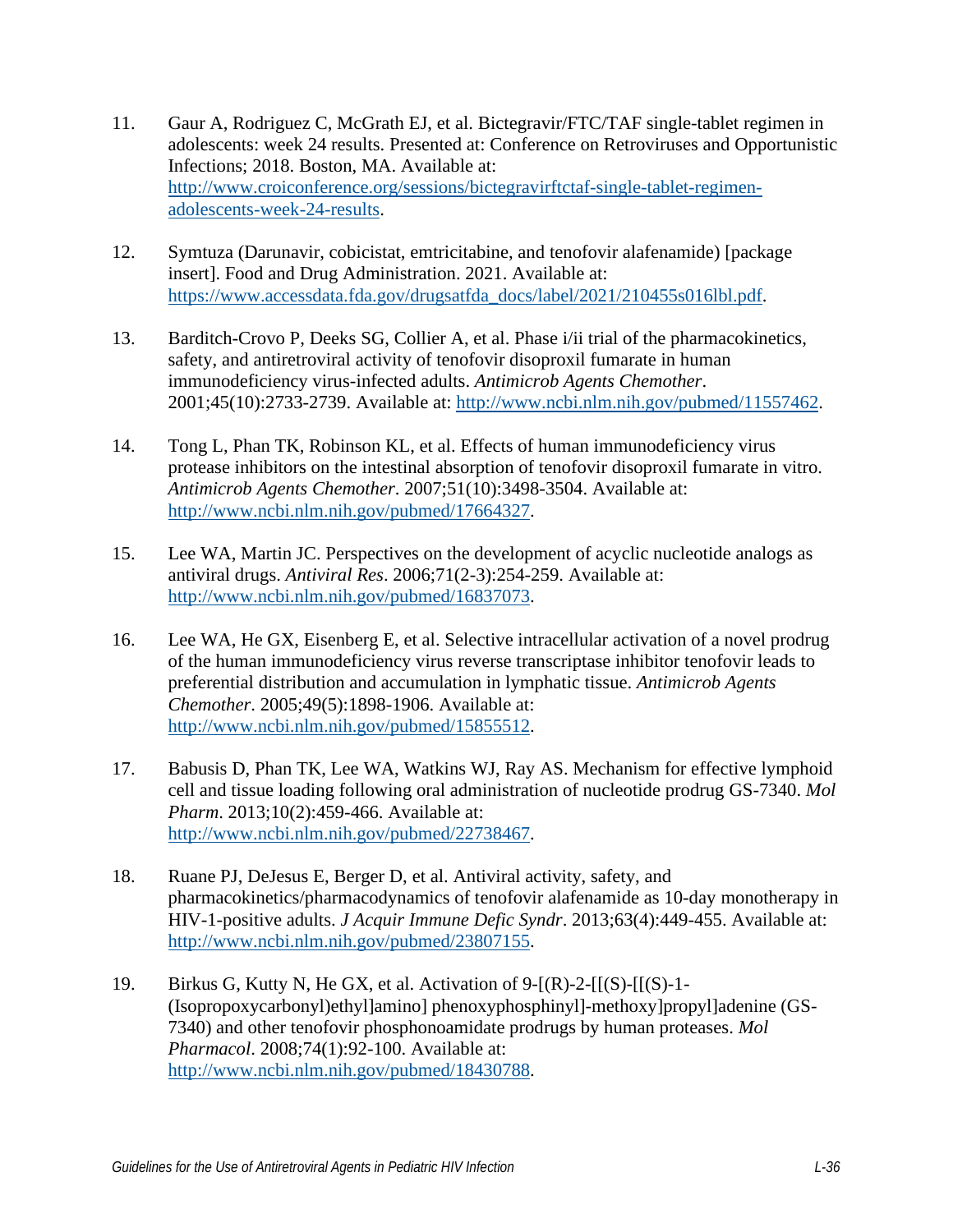- <span id="page-14-0"></span>20. Birkus G, Wang R, Liu X, et al. Cathepsin A is the major hydrolase catalyzing the intracellular hydrolysis of the antiretroviral nucleotide phosphonoamidate prodrugs GS-7340 and GS-9131. *Antimicrob Agents Chemother*. 2007;51(2):543-550. Available at: [http://www.ncbi.nlm.nih.gov/pubmed/17145787.](http://www.ncbi.nlm.nih.gov/pubmed/17145787)
- <span id="page-14-1"></span>21. Yager JL, Brooks KM, Castillo-Mancilla JR, et al. Tenofovir-diphosphate in peripheral blood mononuclear cells during low, medium, and high adherence to F/TAF vs. F/TDF. *AIDS*. 2021. Available at: [https://www.ncbi.nlm.nih.gov/pubmed/34482350.](https://www.ncbi.nlm.nih.gov/pubmed/34482350)
- <span id="page-14-2"></span>22. Podany AT, Bares SH, Havens J, et al. Plasma and intracellular pharmacokinetics of tenofovir in patients switched from tenofovir disoproxil fumarate to tenofovir alafenamide. *AIDS*. 2018;32(6):761-765. Available at: [https://www.ncbi.nlm.nih.gov/pubmed/29334548.](https://www.ncbi.nlm.nih.gov/pubmed/29334548)
- <span id="page-14-3"></span>23. Havens PL, Kiser JJ, Stephensen CB, et al. Association of higher plasma vitamin D binding protein and lower free calcitriol levels with tenofovir disoproxil fumarate use and plasma and intracellular tenofovir pharmacokinetics: cause of a functional vitamin D deficiency? *Antimicrob Agents Chemother*. 2013;57(11):5619-5628. Available at: [http://www.ncbi.nlm.nih.gov/pubmed/24002093.](http://www.ncbi.nlm.nih.gov/pubmed/24002093)
- 24. Poizot-Martin I, Solas C, Allemand J, et al. Renal impairment in patients receiving a tenofovir-cART regimen: impact of tenofovir trough concentration. *J Acquir Immune Defic Syndr*. 2013;62(4):375-380. Available at: [http://www.ncbi.nlm.nih.gov/pubmed/23196828.](http://www.ncbi.nlm.nih.gov/pubmed/23196828)
- 25. Baxi SM, Scherzer R, Greenblatt RM, et al. Higher tenofovir exposure is associated with longitudinal declines in kidney function in women living with HIV. *AIDS*. 2016;30(4):609-618. Available at: [https://www.ncbi.nlm.nih.gov/pubmed/26558723.](https://www.ncbi.nlm.nih.gov/pubmed/26558723)
- <span id="page-14-4"></span>26. Rodriguez-Novoa S, Labarga P, D'Avolio A, et al. Impairment in kidney tubular function in patients receiving tenofovir is associated with higher tenofovir plasma concentrations. *AIDS*. 2010;24(7):1064-1066. Available at: [http://www.ncbi.nlm.nih.gov/pubmed/20299966.](http://www.ncbi.nlm.nih.gov/pubmed/20299966)
- <span id="page-14-5"></span>27. Sax PE, Wohl D, Yin MT, et al. Tenofovir alafenamide versus tenofovir disoproxil fumarate, coformulated with elvitegravir, cobicistat, and emtricitabine, for initial treatment of HIV-1 infection: two randomised, double-blind, Phase 3, non-inferiority trials. *Lancet*. 2015;385(9987):2606-2615. Available at: [http://www.ncbi.nlm.nih.gov/pubmed/25890673.](http://www.ncbi.nlm.nih.gov/pubmed/25890673)
- 28. Sax PE, Zolopa A, Brar I, et al. Tenofovir alafenamide vs. tenofovir disoproxil fumarate in single tablet regimens for initial HIV-1 therapy: a randomized phase 2 study. *J Acquir Immune Defic Syndr*. 2014;67(1):52-58. Available at: [http://www.ncbi.nlm.nih.gov/pubmed/24872136.](http://www.ncbi.nlm.nih.gov/pubmed/24872136)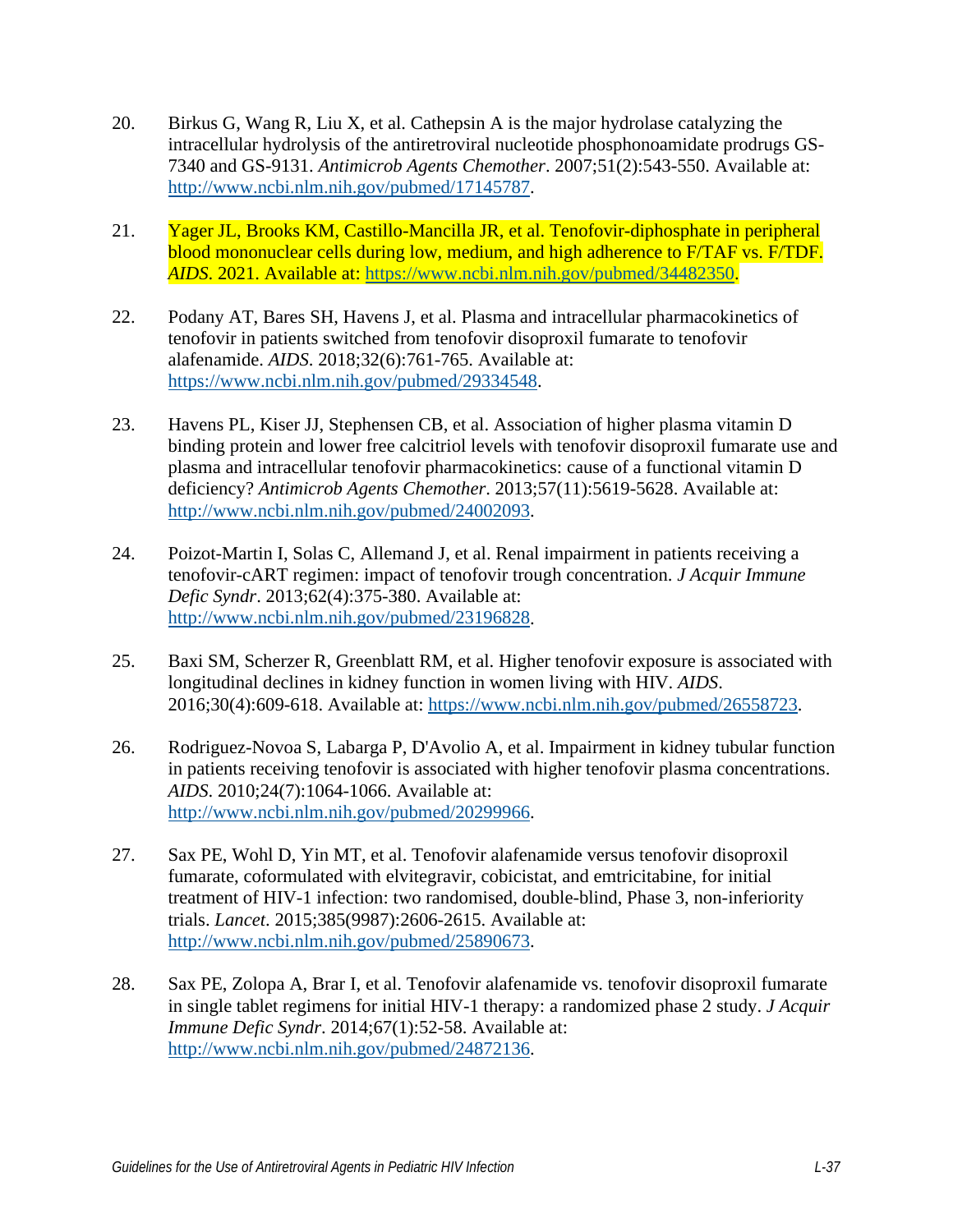- 29. Mills A, Garner W, Pozniak A, et al. Patient-reported symptoms over 48 weeks in a randomized, open-label, phase IIIb non-inferiority trial of adults with HIV switching to co-formulated elvitegravir, cobicistat, emtricitabine, and tenofovir DF versus continuation of non-nucleoside reverse transcriptase inhibitor with emtricitabine and tenofovir DF. *Patient*. 2015;8(4):359-371. Available at: [http://www.ncbi.nlm.nih.gov/pubmed/26045359.](http://www.ncbi.nlm.nih.gov/pubmed/26045359)
- <span id="page-15-4"></span>30. Wohl D, Oka S, Clumeck N, et al. Brief report: a randomized, double-blind comparison of tenofovir alafenamide versus tenofovir disoproxil fumarate, each coformulated with elvitegravir, cobicistat, and emtricitabine for initial HIV-1 treatment: week 96 results. *J Acquir Immune Defic Syndr*. 2016;72(1):58-64. Available at: [http://www.ncbi.nlm.nih.gov/pubmed/26829661.](http://www.ncbi.nlm.nih.gov/pubmed/26829661)
- <span id="page-15-0"></span>31. Orkin C, DeJesus E, Ramgopal M, et al. Switching from tenofovir disoproxil fumarate to tenofovir alafenamide coformulated with rilpivirine and emtricitabine in virally suppressed adults with HIV-1 infection: a randomised, double-blind, multicentre, phase 3b, non-inferiority study. *Lancet HIV*. 2017;4(5):e195-e204. Available at: [https://www.ncbi.nlm.nih.gov/pubmed/28259777.](https://www.ncbi.nlm.nih.gov/pubmed/28259777)
- <span id="page-15-1"></span>32. Mills A, Crofoot G, Jr., McDonald C, et al. Tenofovir alafenamide versus tenofovir disoproxil fumarate in the first protease inhibitor-based single-tablet regimen for initial HIV-1 therapy: a randomized phase 2 study. *J Acquir Immune Defic Syndr*. 2015;69(4):439-445. Available at: [http://www.ncbi.nlm.nih.gov/pubmed/25867913.](http://www.ncbi.nlm.nih.gov/pubmed/25867913)
- <span id="page-15-5"></span>33. Eron JJ, Orkin C, Gallant J, et al. A week-48 randomized phase-3 trial of darunavir/cobicistat/emtricitabine/tenofovir alafenamide in treatment-naive HIV-1 patients. *AIDS*. 2018;32(11):1431-1442. Available at: [https://www.ncbi.nlm.nih.gov/pubmed/29683855.](https://www.ncbi.nlm.nih.gov/pubmed/29683855)
- 34. Orkin C, Molina JM, Negredo E, et al. Efficacy and safety of switching from boosted protease inhibitors plus emtricitabine and tenofovir disoproxil fumarate regimens to single-tablet darunavir, cobicistat, emtricitabine, and tenofovir alafenamide at 48 weeks in adults with virologically suppressed HIV-1 (EMERALD): a phase 3, randomised, noninferiority trial. *Lancet HIV*. 2018;5(1):e23-e34. Available at: [https://www.ncbi.nlm.nih.gov/pubmed/28993180.](https://www.ncbi.nlm.nih.gov/pubmed/28993180)
- <span id="page-15-2"></span>35. Gallant JE, Daar ES, Raffi F, et al. Efficacy and safety of tenofovir alafenamide versus tenofovir disoproxil fumarate given as fixed-dose combinations containing emtricitabine as backbones for treatment of HIV-1 infection in virologically suppressed adults: a randomised, double-blind, active-controlled phase 3 trial. *Lancet HIV*. 2016;3(4):e158- 165. Available at: [http://www.ncbi.nlm.nih.gov/pubmed/27036991.](http://www.ncbi.nlm.nih.gov/pubmed/27036991)
- <span id="page-15-3"></span>36. Winston A, Post FA, DeJesus E, et al. Tenofovir alafenamide plus emtricitabine versus abacavir plus lamivudine for treatment of virologically suppressed HIV-1-infected adults: a randomised, double-blind, active-controlled, non-inferiority phase 3 trial. *Lancet HIV*. 2018;5(4):e162-e171. Available at: [https://www.ncbi.nlm.nih.gov/pubmed/29475804.](https://www.ncbi.nlm.nih.gov/pubmed/29475804)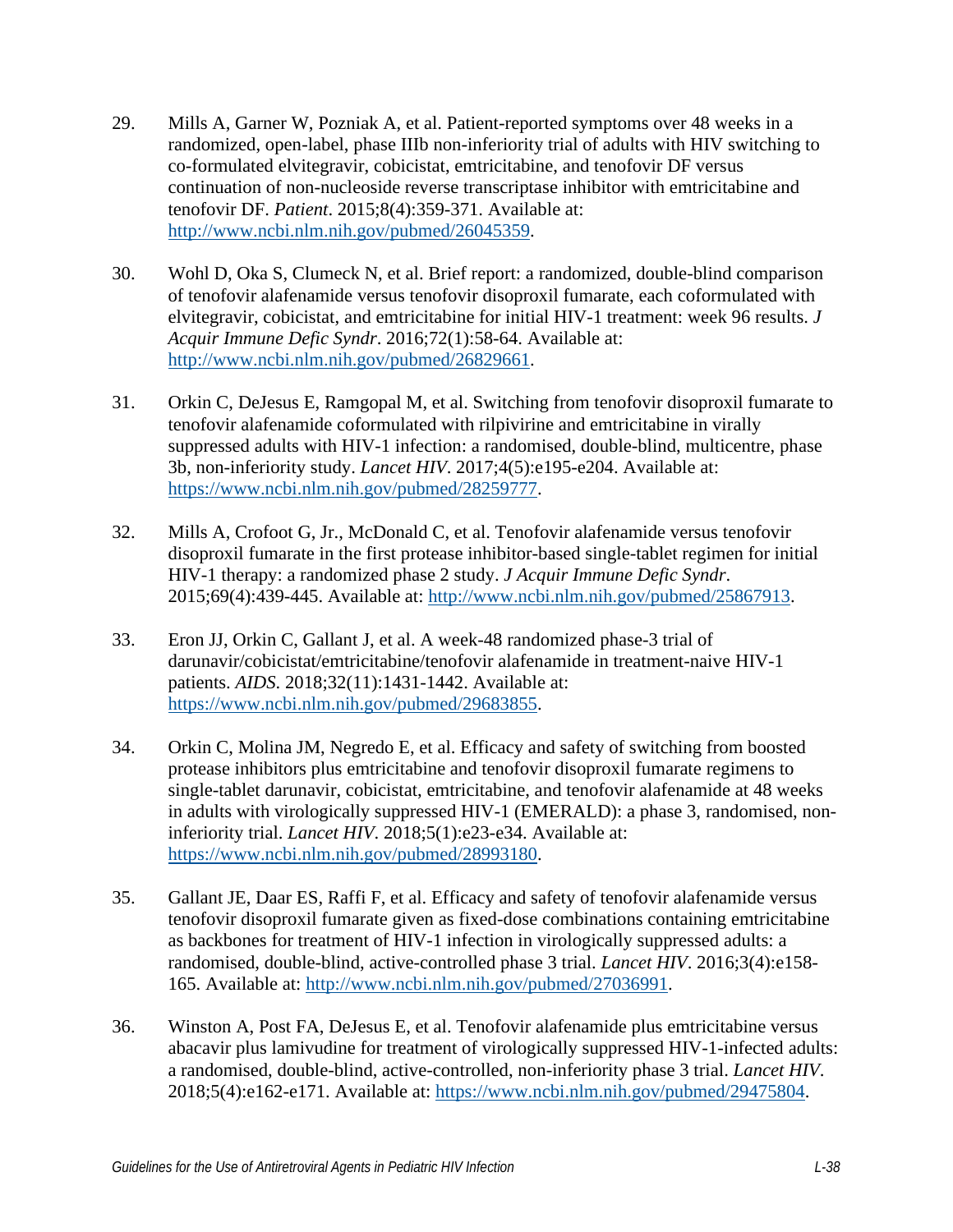- <span id="page-16-0"></span>37. Sax PE, Pozniak A, Montes ML, et al. Coformulated bictegravir, emtricitabine, and tenofovir alafenamide versus dolutegravir with emtricitabine and tenofovir alafenamide, for initial treatment of HIV-1 infection (GS-US-380-1490): a randomised, double-blind, multicentre, phase 3, non-inferiority trial. *Lancet*. 2017;390(10107):2073-2082. Available at: [https://www.ncbi.nlm.nih.gov/pubmed/28867499.](https://www.ncbi.nlm.nih.gov/pubmed/28867499)
- 38. Sax PE, DeJesus E, Crofoot G, et al. Bictegravir versus dolutegravir, each with emtricitabine and tenofovir alafenamide, for initial treatment of HIV-1 infection: a randomised, double-blind, phase 2 trial. *Lancet HIV*. 2017;4(4):e154-e160. Available at: [https://www.ncbi.nlm.nih.gov/pubmed/28219610.](https://www.ncbi.nlm.nih.gov/pubmed/28219610)
- 39. Gallant J, Lazzarin A, Mills A, et al. Bictegravir, emtricitabine, and tenofovir alafenamide versus dolutegravir, abacavir, and lamivudine for initial treatment of HIV-1 infection (GS-US-380-1489): a double-blind, multicentre, phase 3, randomised controlled non-inferiority trial. *Lancet*. 2017;390(10107):2063-2072. Available at: [https://www.ncbi.nlm.nih.gov/pubmed/28867497.](https://www.ncbi.nlm.nih.gov/pubmed/28867497)
- <span id="page-16-1"></span>40. Gaur AH, Kizito H, Prasitsueubsai W, et al. Safety, efficacy, and pharmacokinetics of a single-tablet regimen containing elvitegravir, cobicistat, emtricitabine, and tenofovir alafenamide in treatment-naive, HIV-infected adolescents: a single-arm, open-label trial. *Lancet HIV*. 2016;3(12):e561-e568. Available at: [https://www.ncbi.nlm.nih.gov/pubmed/27765666.](https://www.ncbi.nlm.nih.gov/pubmed/27765666)
- <span id="page-16-2"></span>41. Natukunda E, Gaur A, Kosalaraksa P, et al. Safety, efficacy, and pharmacokinetics of single-tablet elvitegravir, cobicistat, emtricitabine, and tenofovir alafenamide in virologically suppressed, HIV-infected children: a single-arm, open-label trial. *Lancet Child Adolescent Health*. 2017;1(1):27-34. Available at: [http://www.sciencedirect.com/science/article/pii/S2352464217300093?via%3Dihub.](http://www.sciencedirect.com/science/article/pii/S2352464217300093?via%3Dihub)
- <span id="page-16-3"></span>42. Margot NA, Liu Y, Miller MD, Callebaut C. High resistance barrier to tenofovir alafenamide is driven by higher loading of tenofovir diphosphate into target cells compared to tenofovir disoproxil fumarate. *Antiviral Res*. 2016;132:50-58. Available at: [https://www.ncbi.nlm.nih.gov/pubmed/27208653.](https://www.ncbi.nlm.nih.gov/pubmed/27208653)
- <span id="page-16-4"></span>43. Margot NA, Wong P, Kulkarni R, et al. Commonly transmitted HIV-1 drug resistance mutations in reverse-transcriptase and protease in antiretroviral treatment-naive patients and response to regimens containing tenofovir disoproxil fumarate or tenofovir alafenamide. *J Infect Dis*. 2017;215(6):920-927. Available at: [https://www.ncbi.nlm.nih.gov/pubmed/28453836.](https://www.ncbi.nlm.nih.gov/pubmed/28453836)
- <span id="page-16-5"></span>44. Post FA, Yazdanpanah Y, Schembri G, et al. Efficacy and safety of emtricitabine/tenofovir alafenamide (FTC/TAF) vs. emtricitabine/tenofovir disoproxil fumarate (FTC/TDF) as a backbone for treatment of HIV-1 infection in virologically suppressed adults: subgroup analysis by third agent of a randomized, double-blind, active-controlled phase 3 trial. *HIV Clin Trials*. 2017;18(3):135-140. Available at: [https://www.ncbi.nlm.nih.gov/pubmed/28303753.](https://www.ncbi.nlm.nih.gov/pubmed/28303753)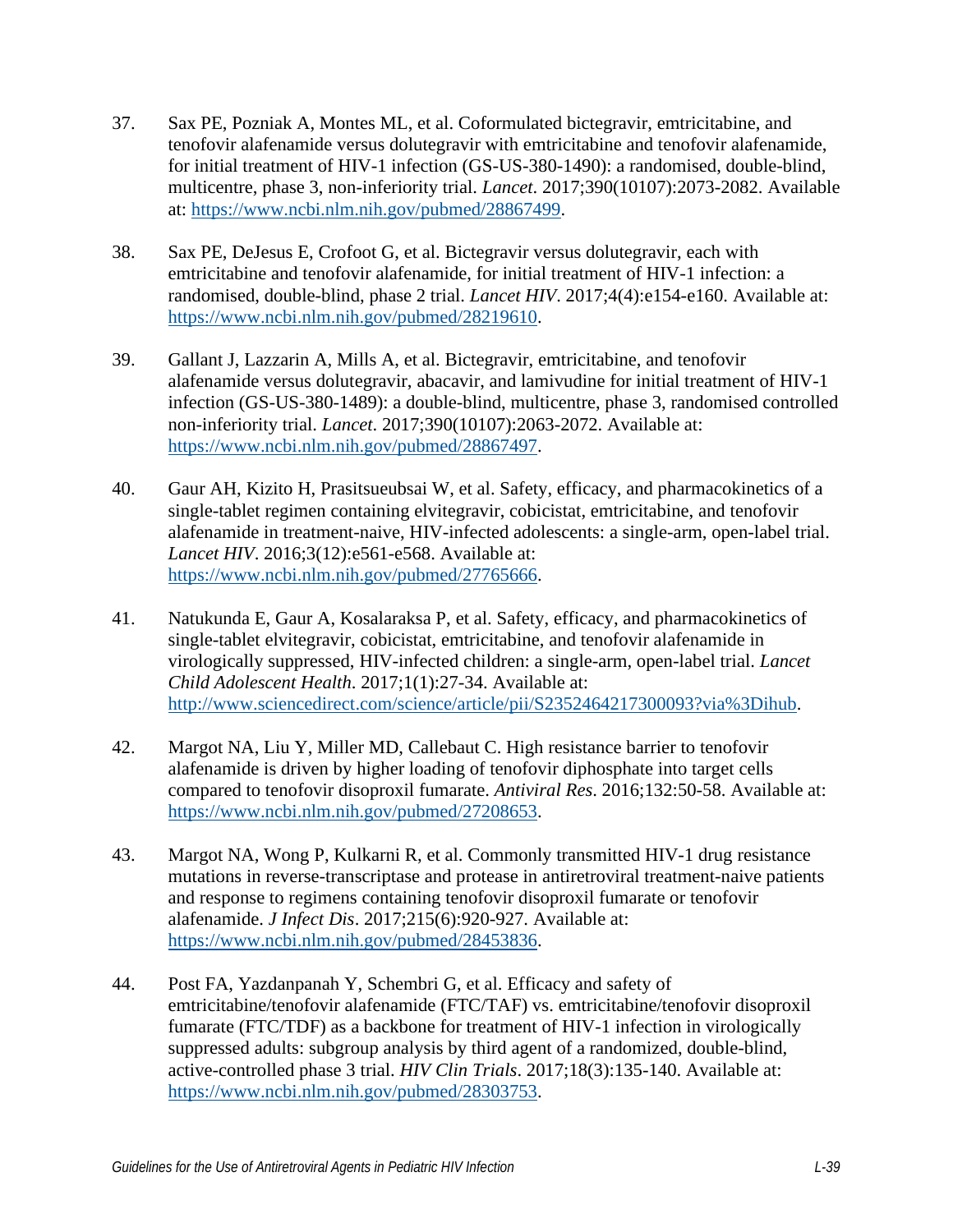- <span id="page-17-0"></span>45. Food and Drug Administration. Descovy medical review. 2015. Available at: [https://www.accessdata.fda.gov/drugsatfda\\_docs/nda/2016/208215Orig1s000MedR.pdf](https://www.accessdata.fda.gov/drugsatfda_docs/nda/2016/208215Orig1s000MedR.pdf)
- <span id="page-17-1"></span>46. Chen J, Saez-Llorens X, Castano E, et al. Safety, pharmacokinetics, and efficacy of FTC/TAF in HIV-infected adolescents (12–18 years) abstract #843. . Presented at: Conference on Retroviruses and Opportunistic Infections 2018. Boston, MA. Available at: [http://www.croiconference.org/sessions/safety-pk-efficacy-ftctaf-hiv-infected](http://www.croiconference.org/sessions/safety-pk-efficacy-ftctaf-hiv-infected-adolescents-12-18-yrs)[adolescents-12-18-yrs.](http://www.croiconference.org/sessions/safety-pk-efficacy-ftctaf-hiv-infected-adolescents-12-18-yrs)
- <span id="page-17-2"></span>47. Foca M. Fixed-dose combination therapy for paediatric HIV infection. *The Lancet*. 2017;1(1):3-4. Available at: [http://www.thelancet.com/journals/lanchi/article/PIIS2352-](http://www.thelancet.com/journals/lanchi/article/PIIS2352-4642(17)30015-9/fulltext) [4642\(17\)30015-9/fulltext.](http://www.thelancet.com/journals/lanchi/article/PIIS2352-4642(17)30015-9/fulltext)
- <span id="page-17-3"></span>48. Rakhmanina N, Natukunda E, Kosalaraksa P, Batra J, Gaur A, et al. Safety and efficacy of E/C/F/TAF in virologically suppressed, HIV-infected children through 96 weeks. Abstract 22. Presented at: 11th International Workshop on HIV Pediatrics; 2019. Mexico City, Mexico.
- <span id="page-17-4"></span>49. Natukunda E, Rodriguez C, McGrath CJ, et al. B/F/Taf in virologically suppressed adolescents and children: two-year outcomes in 6 to <18 year olds and six-month outcomes in toddlers. Presented at: 13th International Workshop on HIV Pediatrics 2021. Virtual Conference. Available at: [https://academicmedicaleducation.com/meeting/international-workshop-hiv-pediatrics-](https://academicmedicaleducation.com/meeting/international-workshop-hiv-pediatrics-2021/slide-set/bftaf-virologically-suppressed)[2021/slide-set/bftaf-virologically-suppressed.](https://academicmedicaleducation.com/meeting/international-workshop-hiv-pediatrics-2021/slide-set/bftaf-virologically-suppressed)
- <span id="page-17-5"></span>50. Fulco PP, Higginson RT. Enhanced HIV viral load suppression with crushed combination tablets containing tenofovir alafenamide and emtricitabine. *Am J Health Syst Pharm*. 2018;75(10):594-595. Available at: [https://www.ncbi.nlm.nih.gov/pubmed/29748295.](https://www.ncbi.nlm.nih.gov/pubmed/29748295)
- <span id="page-17-6"></span>51. Brown K, Thomas D, McKenney K, et al. Impact of splitting or crushing on the relative bioavailability of the darunavir/cobicistat/emtricitabine/tenofovir alafenamide singletablet regimen. *Clin Pharmacol Drug Dev*. 2019;8(4):541-548. Available at: [https://www.ncbi.nlm.nih.gov/pubmed/30508308.](https://www.ncbi.nlm.nih.gov/pubmed/30508308)
- <span id="page-17-7"></span>52. Mills A, Arribas JR, Andrade-Villanueva J, et al. Switching from tenofovir disoproxil fumarate to tenofovir alafenamide in antiretroviral regimens for virologically suppressed adults with HIV-1 infection: a randomised, active-controlled, multicentre, open-label, phase 3, non-inferiority study. *Lancet Infect Dis*. 2016;16(1):43-52. Available at: [http://www.ncbi.nlm.nih.gov/pubmed/26538525.](http://www.ncbi.nlm.nih.gov/pubmed/26538525)
- <span id="page-17-8"></span>53. DeJesus E, Haas B, Segal-Maurer S, et al. Superior efficacy and improved renal and bone safety after switching from a tenofovir disoproxil fumarate- to a tenofovir alafenamidebased regimen through 96 weeks of treatment. *AIDS Res Hum Retroviruses*. 2018;34(4):337-342. Available at: [https://www.ncbi.nlm.nih.gov/pubmed/29368537.](https://www.ncbi.nlm.nih.gov/pubmed/29368537)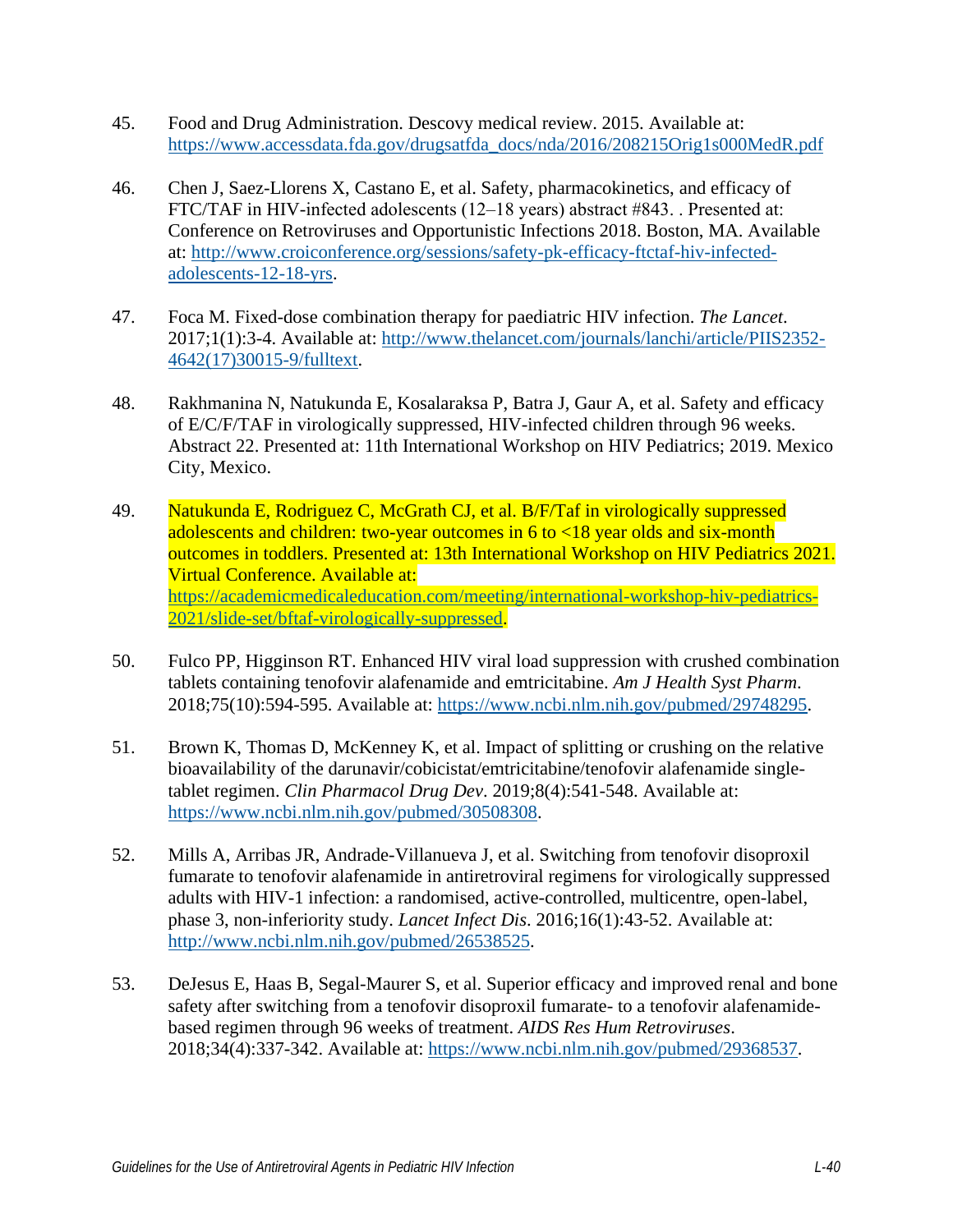- <span id="page-18-0"></span>54. Gupta SK, Post FA, Arribas JR, et al. Renal safety of tenofovir alafenamide vs tenofovir disoproxil fumarate: A pooled analysis of 26 clinical trials. *AIDS*. 2019;33(9):1455–1465. Available at: [https://www.ncbi.nlm.nih.gov/pubmed/30932951.](https://www.ncbi.nlm.nih.gov/pubmed/30932951)
- <span id="page-18-1"></span>55. Pozniak A, Arribas JR, Gathe J, et al. Switching to tenofovir alafenamide, coformulated with elvitegravir, cobicistat, and emtricitabine, in HIV-infected patients with renal impairment: 48-week results from a single-arm, multicenter, open-label phase 3 study. *J Acquir Immune Defic Syndr*. 2016;71(5):530-537. Available at: [http://www.ncbi.nlm.nih.gov/pubmed/26627107.](http://www.ncbi.nlm.nih.gov/pubmed/26627107)
- <span id="page-18-2"></span>56. Tauber WB, Lewis LL. Clinical review of elvitegravir/cobicistat/emtricitabine/tenofovir alafenamide (genvoya). 2015. Available at: [http://www.fda.gov/downloads/drugs/developmentapprovalprocess/developmentresource](http://www.fda.gov/downloads/drugs/developmentapprovalprocess/developmentresources/ucm478088.pdf) [s/ucm478088.pdf](http://www.fda.gov/downloads/drugs/developmentapprovalprocess/developmentresources/ucm478088.pdf)
- <span id="page-18-3"></span>57. Lahiri CD, Xu Y, Wang K, et al. Weight and Body Mass Index Change After Switching to Integrase Inhibitors or Tenofovir Alafenamide Among Women Living with HIV. *AIDS Res Hum Retroviruses*. 2021;37(6):461-467. Available at: [https://www.ncbi.nlm.nih.gov/pubmed/33231474.](https://www.ncbi.nlm.nih.gov/pubmed/33231474)
- <span id="page-18-5"></span>58. Gomez M, Seybold U, Roider J, Harter G, Bogner JR. A retrospective analysis of weight changes in HIV-positive patients switching from a tenofovir disoproxil fumarate (TDF) to a tenofovir alafenamide fumarate (TAF)-containing treatment regimen in one German university hospital in 2015-2017. *Infection*. 2019;47(1):95-102. Available at: [https://www.ncbi.nlm.nih.gov/pubmed/30269210.](https://www.ncbi.nlm.nih.gov/pubmed/30269210)
- <span id="page-18-6"></span>59. Venter WDF, Moorhouse M, Sokhela S, et al. Dolutegravir plus two different prodrugs of tenofovir to treat HIV. *N Engl J Med*. 2019;381(9):803-815. Available at: [https://www.ncbi.nlm.nih.gov/pubmed/31339677.](https://www.ncbi.nlm.nih.gov/pubmed/31339677)
- <span id="page-18-7"></span>60. Taramasso L, Berruti M, Briano F, Di Biagio A. The switch from tenofovir disoproxil fumarate to tenofovir alafenamide determines weight gain in patients on rilpivirine-based regimen. *AIDS*. 2020;34(6):877-881. Available at: [https://www.ncbi.nlm.nih.gov/pubmed/32271252.](https://www.ncbi.nlm.nih.gov/pubmed/32271252)
- <span id="page-18-8"></span>61. Hill A, Waters L, Pozniak A. Are new antiretroviral treatments increasing the risks of clinical obesity? *J Virus Erad*. 2019;5(1):41-43. Available at: [https://www.ncbi.nlm.nih.gov/pubmed/30800425.](https://www.ncbi.nlm.nih.gov/pubmed/30800425)
- 62. Bares SH. Is modern antiretroviral therapy causing weight gain? *Clin Infect Dis*. 2019;71(6):1390-1392. Available at: [https://www.ncbi.nlm.nih.gov/pubmed/31608360.](https://www.ncbi.nlm.nih.gov/pubmed/31608360)
- <span id="page-18-4"></span>63. Sax PE, Erlandson KM, Lake JE, et al. Weight gain following initiation of antiretroviral therapy: risk factors in randomized comparative clinical trials. *Clin Infect Dis*. 2019. Available at: [https://www.ncbi.nlm.nih.gov/pubmed/31606734.](https://www.ncbi.nlm.nih.gov/pubmed/31606734)